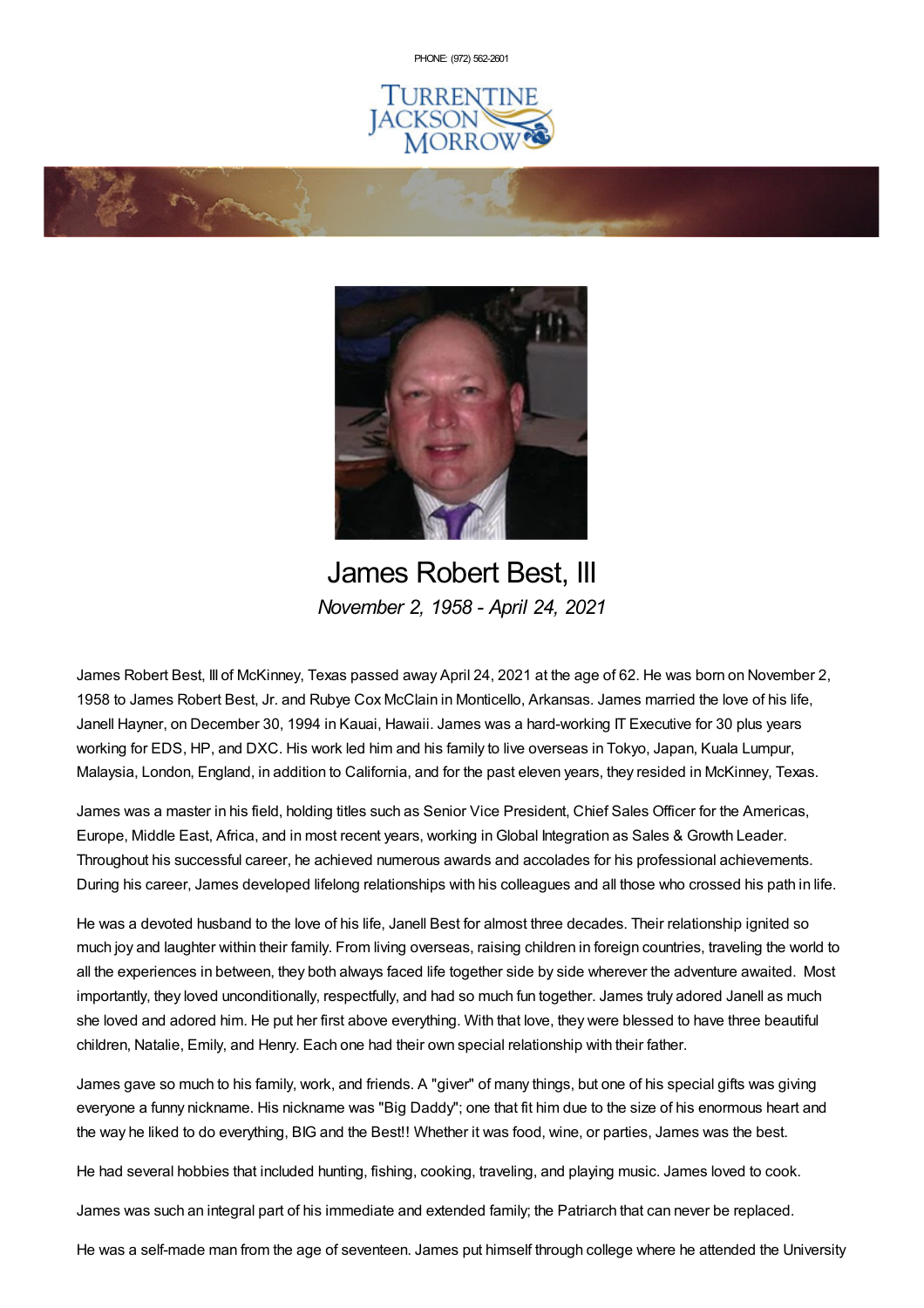of Arkansas where his son, Henry will continue his legacy this fall. James was a jack of all trades and a master of all! He was the type of man that had an answer for everything and could do anything for you. If James didn't know how to do something, he was going to figure it out. James made the simple things in life feel extraordinary! His energy and quickwittedness will be missed by his family and friends. He always said people won't remember what you give them, but they will always remember how you made them feel. James was deeply loved and will be incredibly missed by so many all over the world, and his legacy will live on forever.

He is survived by his beloved wife of 27 years, Janell Best of McKinney, Texas; daughters, Natalie Best and Emily Best, son, Henry Best all of McKinney, Texas; and daughter, Alexis Best of Little Rock, Arkansas; mother, Rubye McClain of North Little Rock, Arkansas; mother-in-law, Kay Hayner; sisters and brothers-in-law, Teresa and Doug Moore, Janean and Tim Patrick, and Janette and Ronnie Boorman; nieces and nephews, Claudia Patrick, Grace Patrick, Jordan Maness, Tripp Boorman, Hayner Boorman, Jacklyn Boyce, and Jake Boyce; and loving pets, Bobby (Bob Barker), Thomas (Boss Bubbas), and Ricky (Rollin Rick).

A funeral service will be held at 4:00 p.m., Saturday, May 1, 2021 at Turrentine-Jackson-Morrow Funeral Home Chapel, 2525 Central Expressway North, Allen, Texas. The service will also be live-streamed at TJMfuneral.com on James' obituary page by clicking on the following link: Celebrationoflife.tv. After the service, the recorded live stream will be available for viewing at the same link location. The family has also invited friends to a reception following the service to be held at 1244 Gray Branch Road, McKinney, Texas 75071.

Should the maximum number of guests be reached, those who would like to honor James and show their support to his family may remain at the funeral home in your vehicle, where you can watch the live-streamed service on your personal device (laptop, tablet, or smartphone). Link to service: <https://celebrationoflife.tv/blog/james-robert-best-iii>

A graveside service will be held at 2:00 p.m., Sunday, May 2, 2021, at Memory Park Cemetery, 2823 East Marshall Ave., Longview, Texas 75601.

# **Memorials**

*I believe this may be the James 'Bodie' Best I went to college with in Fayetteville. He was my biology lab partner. Was his father from Star City, AR? I have searched for him for years, he was such a great self-driven man. Please let me know if this is the great guy I remember so well. Thank you,* **ANN WARD ROSSINI, APRIL 30, 2022**

*James, you were loved - Never shy to speak up, never shy to test, but always with a kind heart. Until we all meet again!*

#### **JOERI VAN HAREN, MAY 13, 2021**

*James, we miss you dearly. God named you correctly - you were truly one of the Best. What I most admire and miss is your willingness to sit down and think through something with me regardless of the circumstances. You were a great mentor, a strong coach, and truly believed in teams. My sincere*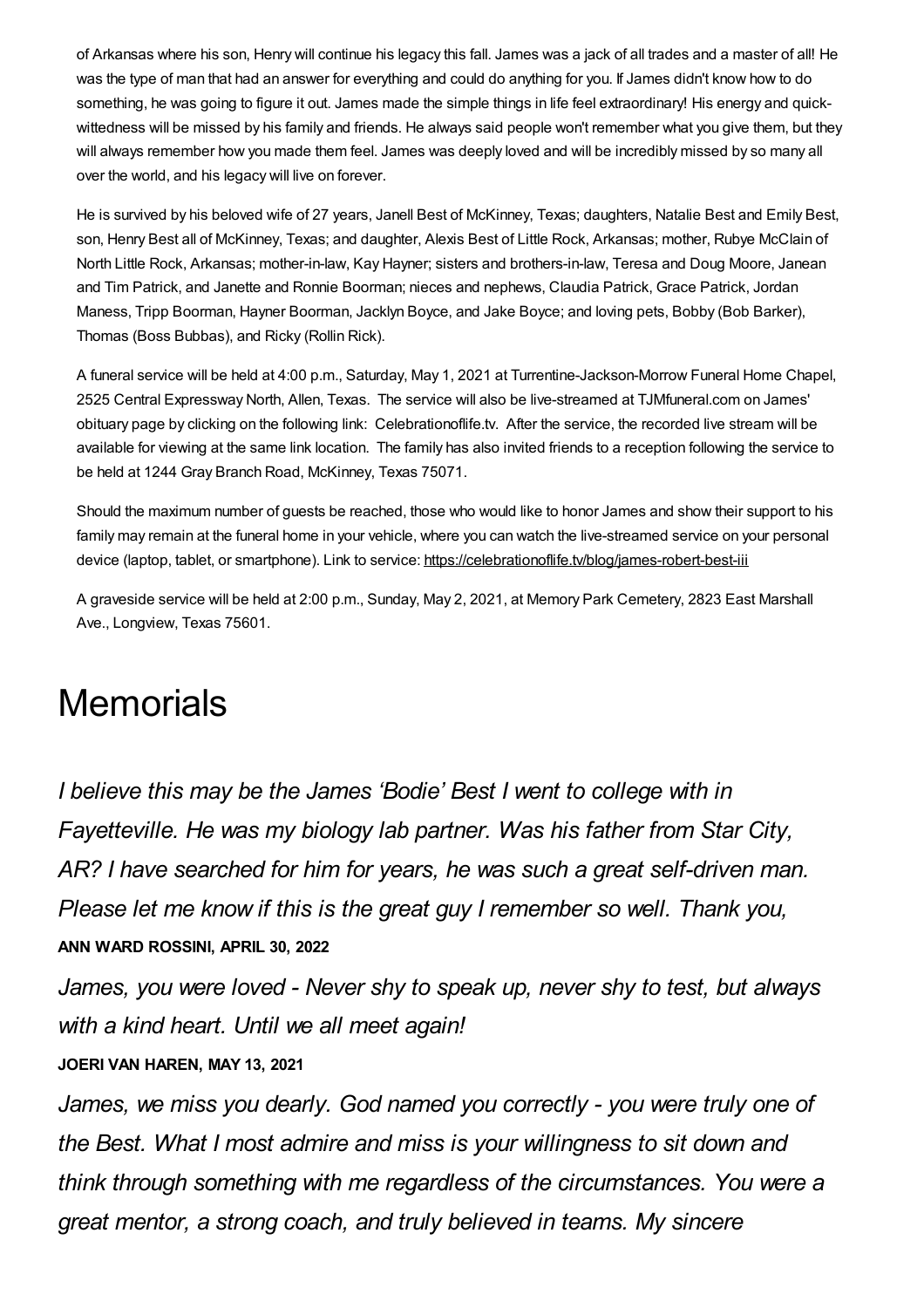*condolences to your family during these very difficult times. With heartfelt sympathy, Cindy Falschlehner*

# **CINDY FALSCHLEHNER, MAY 10, 2021**

*So very sorry to hear of your loss. My thoughts and prayers are with all the family. I fondly remember working for James in Europe during his time here. James was an amazing leader, coach and mentor. He was a formidable sales leader, whilst always maintaining the deal focus from the eye of the salesman. There are too many good stories to recount - he will be sorely missed. RIP James.*

## **DOMINIC LEAR, MAY 7, 2021**

*Sending my deepest condolences to James' loved ones and our DXC family. He was an integral part of our Americas team. The shock and impact will last a long time. I hope you feel surrounded by much love and support.* **KRISTINE GERSABECK, MAY 6, 2021**

*I am very sorry to hear the news re James. I worked with him at EDS and enjoyed getting to know him better when he came to London. He was always a cheerful positive go get em kind of guy. My condolences to the family.* **SEAN FINNAN, MAY 5, 2021**

*Just learned of his passing. My thoughts are with the Best family. James was the ultimate leader, razor sharp, a coach, a supporter and driven to win. Those 'smarts' seem to apply in all areas and he was so much fun to be around in often difficult situations. He will be fondly remembered and missed by all he came across and impacted throughout the many countries he lived in and travelled to. RIP James.*

# **NEIL THORNE, MAY 5, 2021**

*From our hearts to Janell and the entire family ... our deepest sympathy on the passing of a man who was friend to all! May God give you peace and comfort in just the right amount in the coming years.*

#### **CRAIG MEADOR, MAY 3, 2021**

*Please know that James is in our hearts forever. A beautiful family, an accomplished, talented and loving man. What an honor to know all of you.*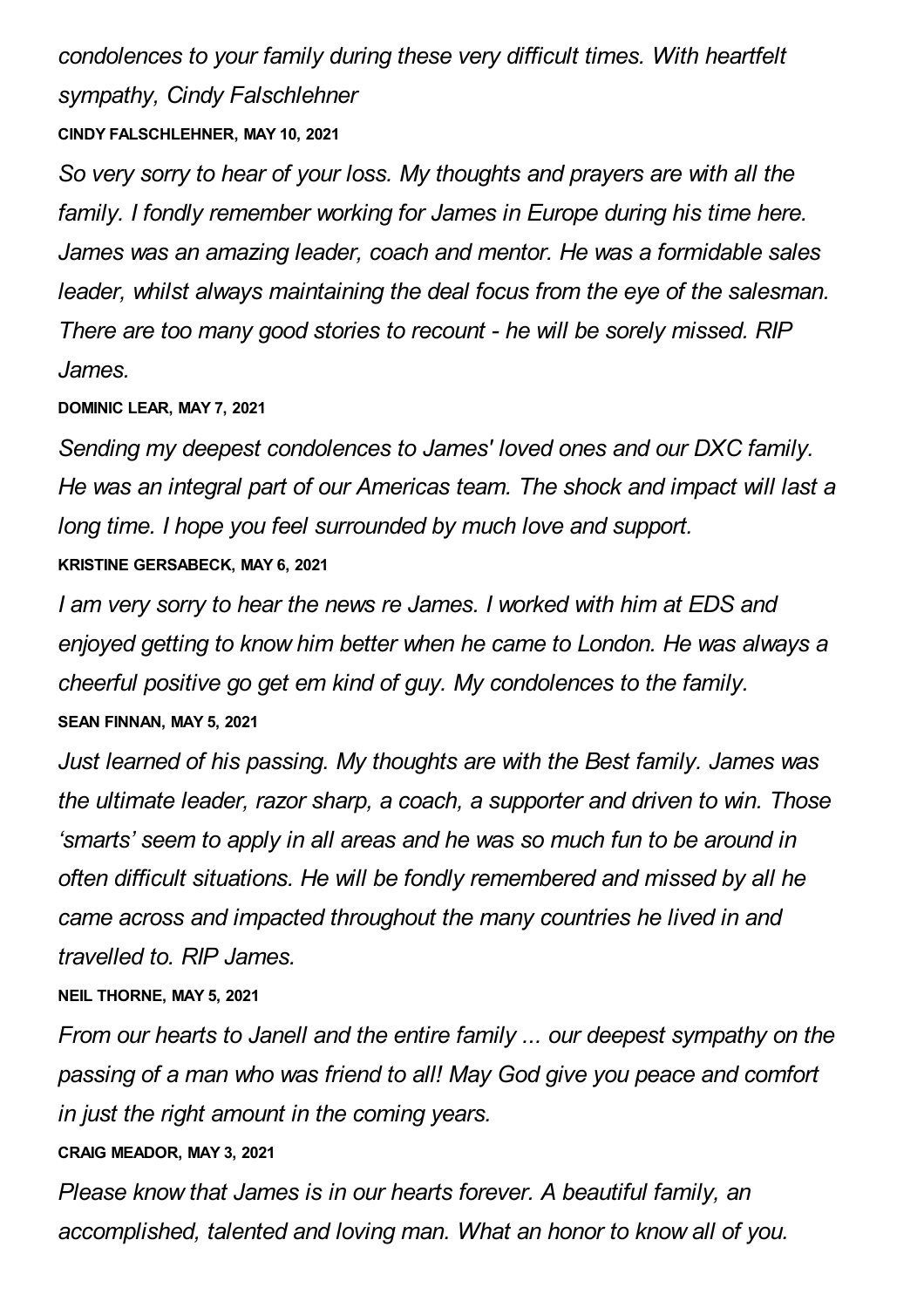*With every strum of the guitar and wind that blows through the East, Texas trees, James lives on. Love to all.*

**SANDY MAYBERRY, MIKE, SARAH, SAMANTHA, NICK & GEORGIA., MAY 2, 2021**

*So many memories working with James at EDS and HPE. He truly was one of the BEST leaders I have had the pleasure to work with and learn from. He was amazing at what he did, he helped mentor and grow everyone and he pushed the envelope to strives everyday for excellence from his teams. My sincerest condolences to the family. Know that your husband and Dad touched so many of us at work in those long days he worked sometimes. He is gone way too early and my thoughts and prayers are with you all during this difficult time. Sincerely, Caroline Belfoi-Woodland*

**CAROLINE BELFOI-WOODLAND , MAY 2, 2021**

*So blessed to have been able to honor you and your legacy today in song Uncle James. Love you deeply.*

## **EMERSON COX, MAY 1, 2021**

*The years fly by and you always think there's time for it all but now we will never get that chance. When James left London it was my privilege to organise his leaving party and sadly that amazing celebration has become the last moment we spent together. However, I feel it's fitting to remember him like he was that night, larger than life and at the centre of it all. James will always be in my thoughts and I use your sayings in daily life. Like you used to, I still call things a "cluster" when things are going wrong! He was an amazing man and will never be forgotten. I send you all my prayers, love, and kisses at this very difficult time. With all my love and Gods blessings, Katherine Jones (nee McHugh) For James's/Seamus here is a traditional Irish blessing: "May the road rise up to meet you. May the wind be always at your back. May the sun shine warm upon your face; the rains fall soft upon your fields and until we meet again, may God hold you in the palm of His hand."*

# **KATHERINE JONES, MAY 1, 2021**

*James was clever and hardworking with a razor sharp wit but what made him so endearing was how supportive he was to everyone around him. He was also*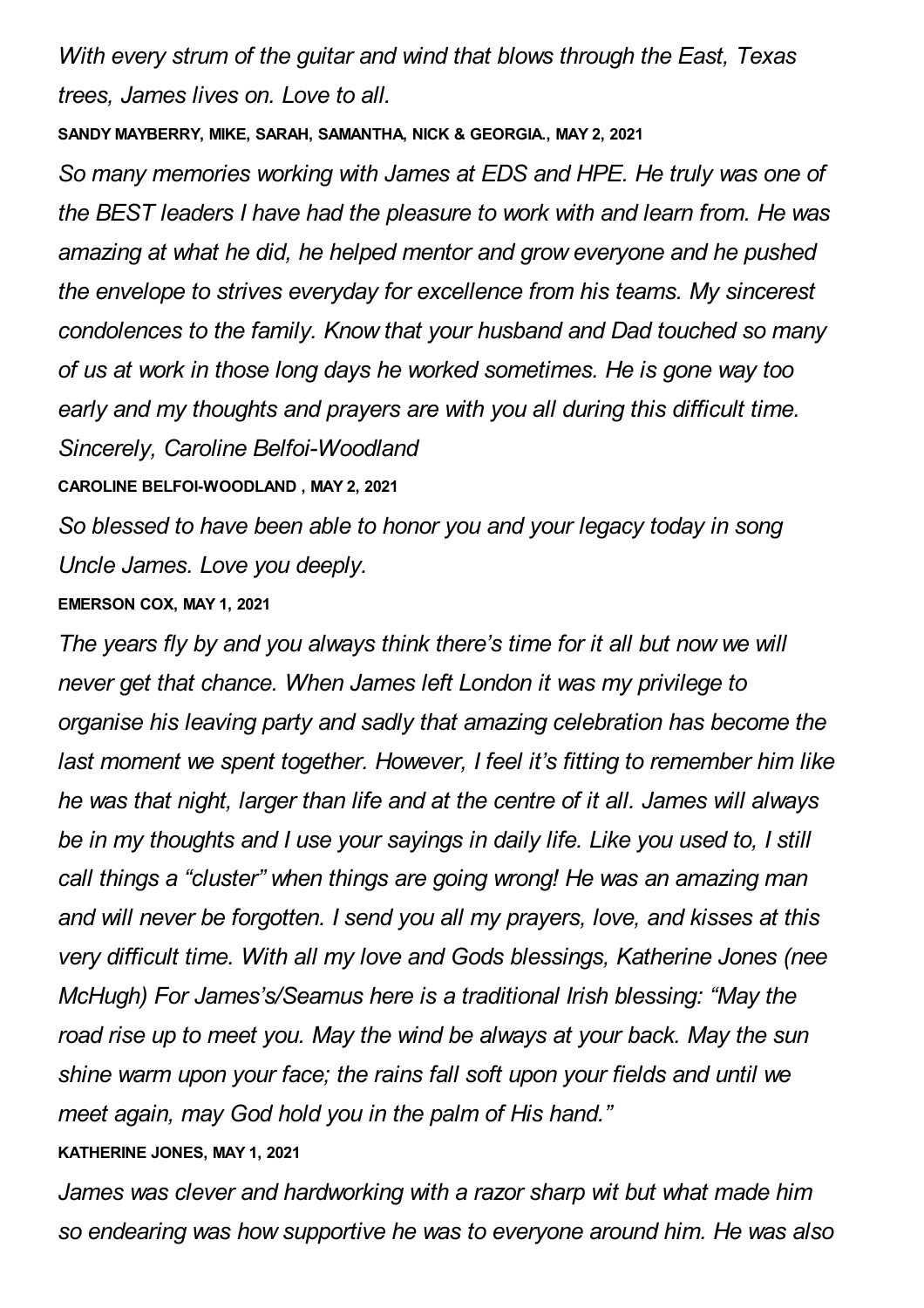*generous to a fault and would always push the boat out to make everyone feel special and create good memories out of moments that would otherwise be forgettable. I will treasure the memories of the time James was in London and whenever I revisit Mayfair, our old 'stomping ground'. I will recall the laughter shared over drinks in The Bruton after a long day or the time he tipped the doorman to get us a seat in Nobu to sample the best sushi they had to offer even though he knew I didn't eat fish. I will recall his delight and laughter as my face recoiled in terror after being elegantly presented with delicacies of the sea floor. James also became very good friends with my husband, Alex and again we recall together our many adventures. Whether rolling around backstage in golf buggies at Paul McCartney's concert in Hyde Park or celebrating James's Sales Leader of the Year win in Vegas in 2019 we both agree there was never a dull moment when James was around. James would tell us all about his life and his passions, his love for his family and his home in America. It is such a regret that we didn't make good on the pact we made to visit and shoot catfish on the river together.*

#### **KATHERINE JONES, MAY 1, 2021**

*To dearest Janell, Natalie, Emily and Henry. Hearing the sad news of James's sudden departure was very emotional for me. I am heart broken, so I can only imagine how you must feel. I'm so, so sorry for your loss. James was amazing and taken from us far too soon. If you recall, I was James's Executive Assistant when he worked In Mayfair & The City in London, England from 2007 to 2011. We worked hard but you wouldn't notice as working with James was also fun. We made such a good team and James revelled in playing 'bad cop' to my 'good cop' and somehow out of it all he just made great things happen. I loved his habit of nicknaming everyone even though he would refer to me as 'Tinkerbell'. In return, I would call him 'Seamus', the Gaelic for James as his big, fun personality made us sure he had Irish roots. We managed to get him over to see Ireland play an international rugby game one time and not only was he very happy about that but he fitted in so well with the swarms of Irish supporters, he cemented his 'Seamus' moniker.*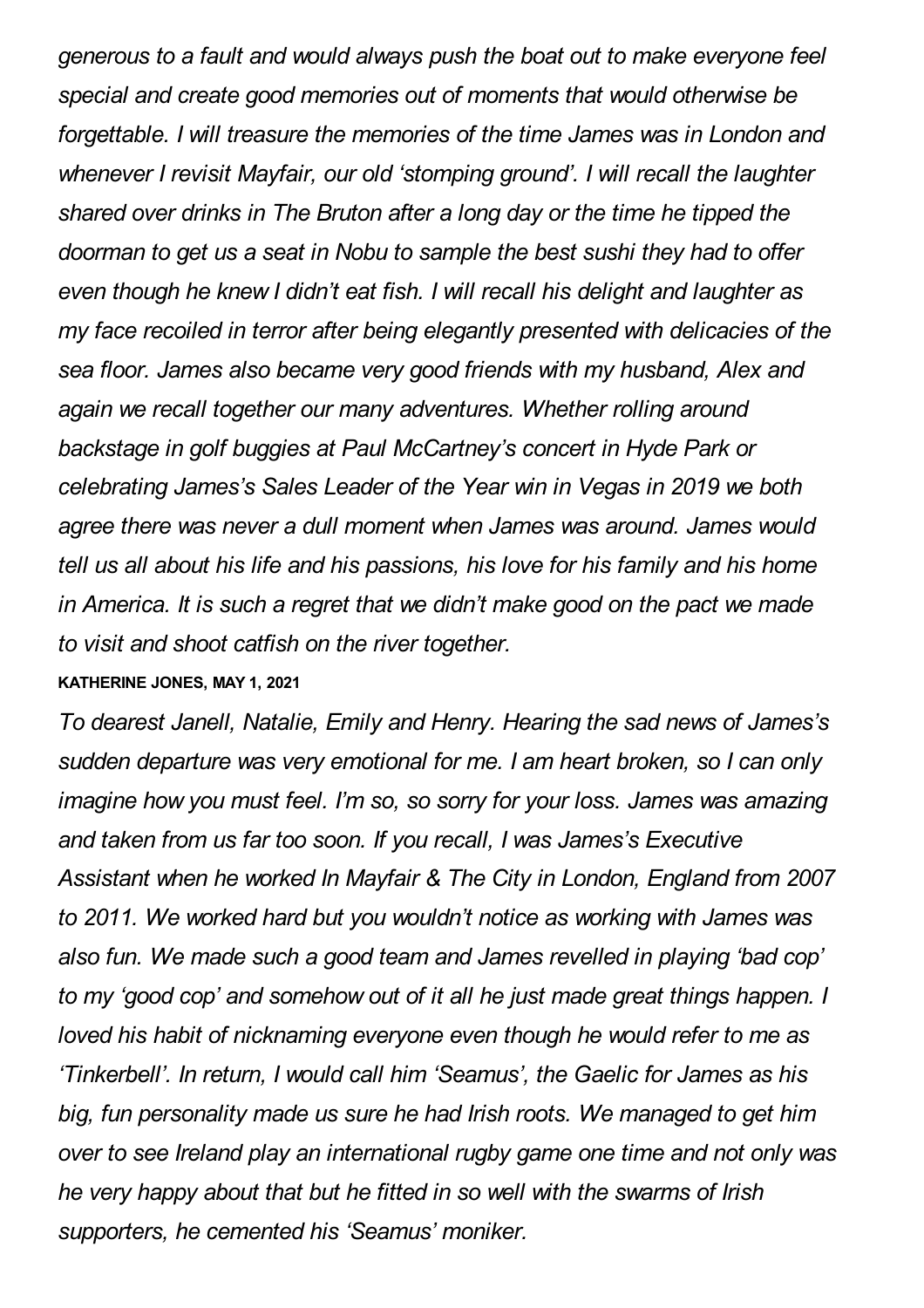*May you remember the good times and a life well lived.. Much love and prayers for you all..*

**SHERYL EK, MAY 1, 2021**

*Janell, We are so sorry for your loss. Sending prayers for strength and comfort during this most difficult time. Love, Jon and Leisa*

**LEISA AND JON ANDREWS, MAY 1, 2021**

*To the Best Family, my deepest sympathies. I worked with James on and off over the past 7 years. James had an incredible mind, he was courageous, extremely loyal to DXC, a great leader and I considered him a friend. He will be missed greatly.*

**JULIE PURCELL, MAY 1, 2021**

*Dear Best family , Our thoughts and prayers are with you all during this very difficult time. Psalm 34:18 The Lord is close to the broken hearted and saves those who are crushed in spirit. All our love , The Binion Family Jayson Julie Logan Tanner Kaitlin*

**JAYSON AND JULIE BINION , MAY 1, 2021**

*My deepest sympathies are with you and your family. Please know that I am praying for your peace and comfort during this difficult time. James was an amazing leader and will be missed.*

**NANCY CHEEDIE, MAY 1, 2021**

*I was a sales person in James' organization for many years and I will miss him. Based on my experience with James over the years, I can safely say, James was as a person who was always willing and able to help create win/win situations through his extensive knowledge, wisdom, creativity and passion. Even more important than these high-powered qualities, I considered James to be a man who was determined to do the right thing, always treating people justly and respectfully. I am certain he is resting in peace and we will miss him.* **JEFF WHITTLE, MAY 1, 2021**

*James and I were close friends in High School, College, and as young men. Sadly, we have been out of touch for almost 30 years, but I have many fond*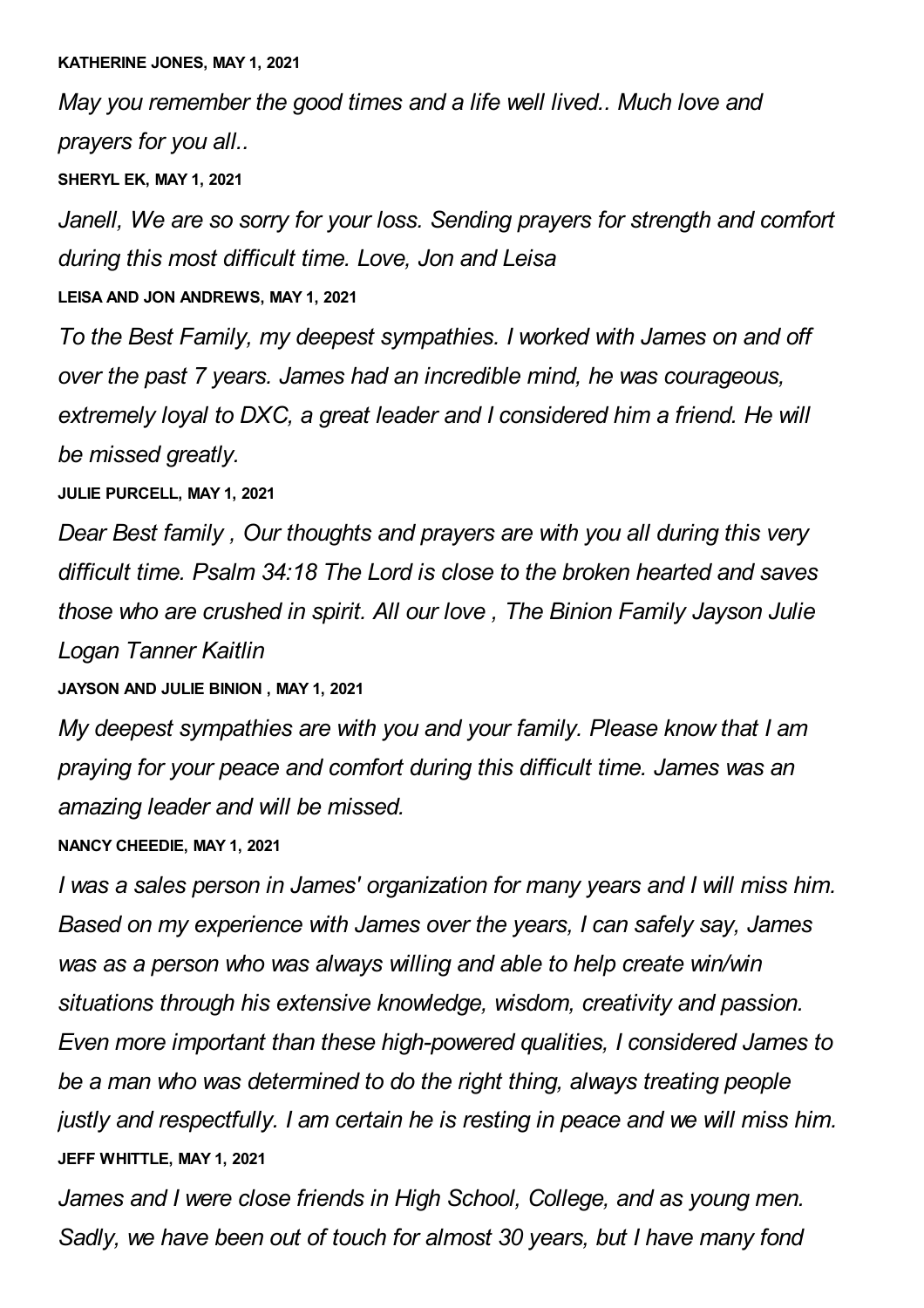*memories of the times we spent together before then. I'm grateful for memories of the time we shared, and to know he had such a rich and full life since we fell out of touch. Even today, I can't listen to Neil Young's "Tonight's the Night" without thinking of James and the late nights that we spent together in Fayetteville. I'll remember James fondly, as I think all of his old friends from Arkansas will.*

**CHARLIE DORCHESTER, MAY 1, 2021**

*Condolences to the family, Even though Jackie and I had lost touch for some years, the times we had can only be described as epic! RIP Buddy....* **DODSON CHRISTIAN, MAY 1, 2021**

*RIP My friend. I first met James when he was coming to EDS West in 1999. I think he was returning from an international assignment. I was asked to spend some time with him as he was one of the truly gifted people in EDS. Turns out it was true. He was the ultimate professional who always made time for clients and colleagues.....no matter what. James and I worked a lot of deals together. James was the guy you called when you needed the right strategy for the toughest situations. My condolences to his family. James was truly one of the great ones.*

#### **DAVID SMITH, MAY 1, 2021**

*Janell, Natalie, Emily & Henry, our hearts are crying for you all James Best was and is an amazing man and friend. We have so many great memories of The Best family with James always leading the pack. The last and "final" memory of bringing in the New Year 2021 in Las Vegas celebrating James & Janell's wedding anniversary and having them witnessing our wedding. So many amazing memories shared together whether it be hanging out at the Byron Nelson or Colonial Golf tournaments to sitting in the Hot Tub smoking cigars but mind you, James was in charge of the music selection. The memories are endless and while we're still in disbelief God has decided to call for James way too early, may we all carry on his legacy and remember this fine man for who he was. James Best we love you and will always love you. We'll see you soon sometime again Alan & Teresa Poulin*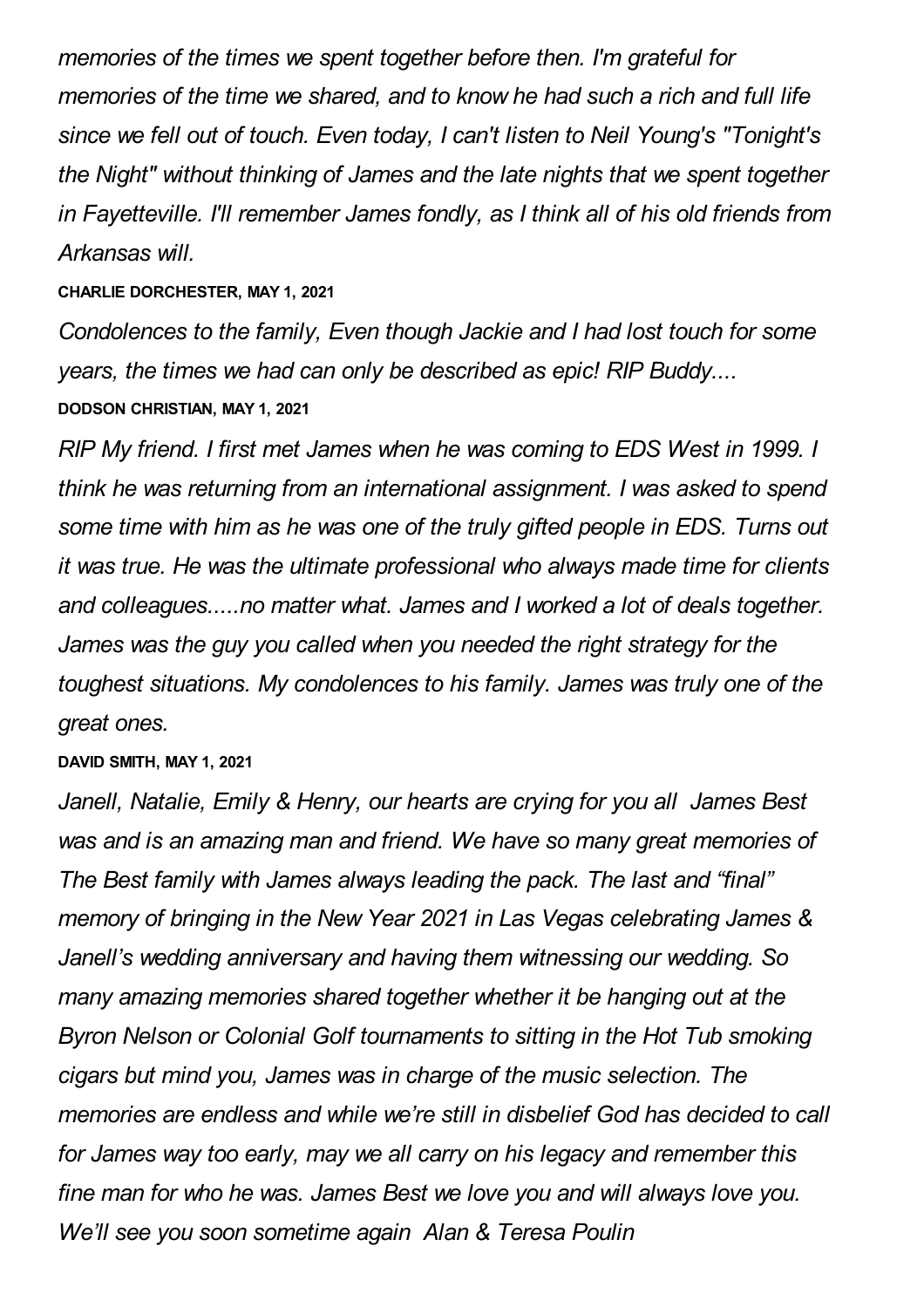#### **TERESA & ALAN POULIN, APRIL 30, 2021**

*To the Best Family, I wanted to extend my deepest condolences to you on the passing of James. I hired James to be the Head of Sales for the Americas at DXC and moved him from another division within the firm after a little bit of coaxing. He was so excited to join and I was so excited to have him as part of our team. He is all that you have said in the obituary, but he was also honorable, professional and driven to achieve results. He earned the respect of many, including myself. He was always thinking about how to solve problems. He was creative in his approach based on years of experience, intuition and facts - and he was usually right! We would have many a night time and weekend discussions on these problems, and never once did we not agree to a plan of action - that's what I liked about James, he would contribute, listen, synthesize and then we would agree to a plan of action and execute. I left DXC about 6 months ago, but heard about this sad news from my former colleagues. He will leave a large whole in your hearts, that I know. But I wanted to let you know that he touched many in the organization, both current as well as former employees. He served with dedication and worked tirelessly, and set the gold standard for those who worked for him. We will all truly miss him. Sincerely, Edward Ho Former EVP & General Manager, DXC* **EDWARD HO, APRIL 30, 2021**

*We are incredibly sorry for your loss and remember James as full of life, a kind and wonderful person, and good friend. We have many great memories we created together with the Best family when our children were young. The Best family were incredible hosts, friends, and a ton of fun. James was exceptionally talented, loved music (especially James Brown), hanging out with friends and family, and fine food and wine. We will never forget James.* **DAVE AND SHARON LASSITER AND FAMILY, APRIL 30, 2021**

*My deepest sympathies go out to the entire Best family. May God bless you and give you peace. I have had the pleasure to work with James for many years. He was always there and willing to make the time whenever I needed his coaching or guidance. James was such an inspirational leader who cared*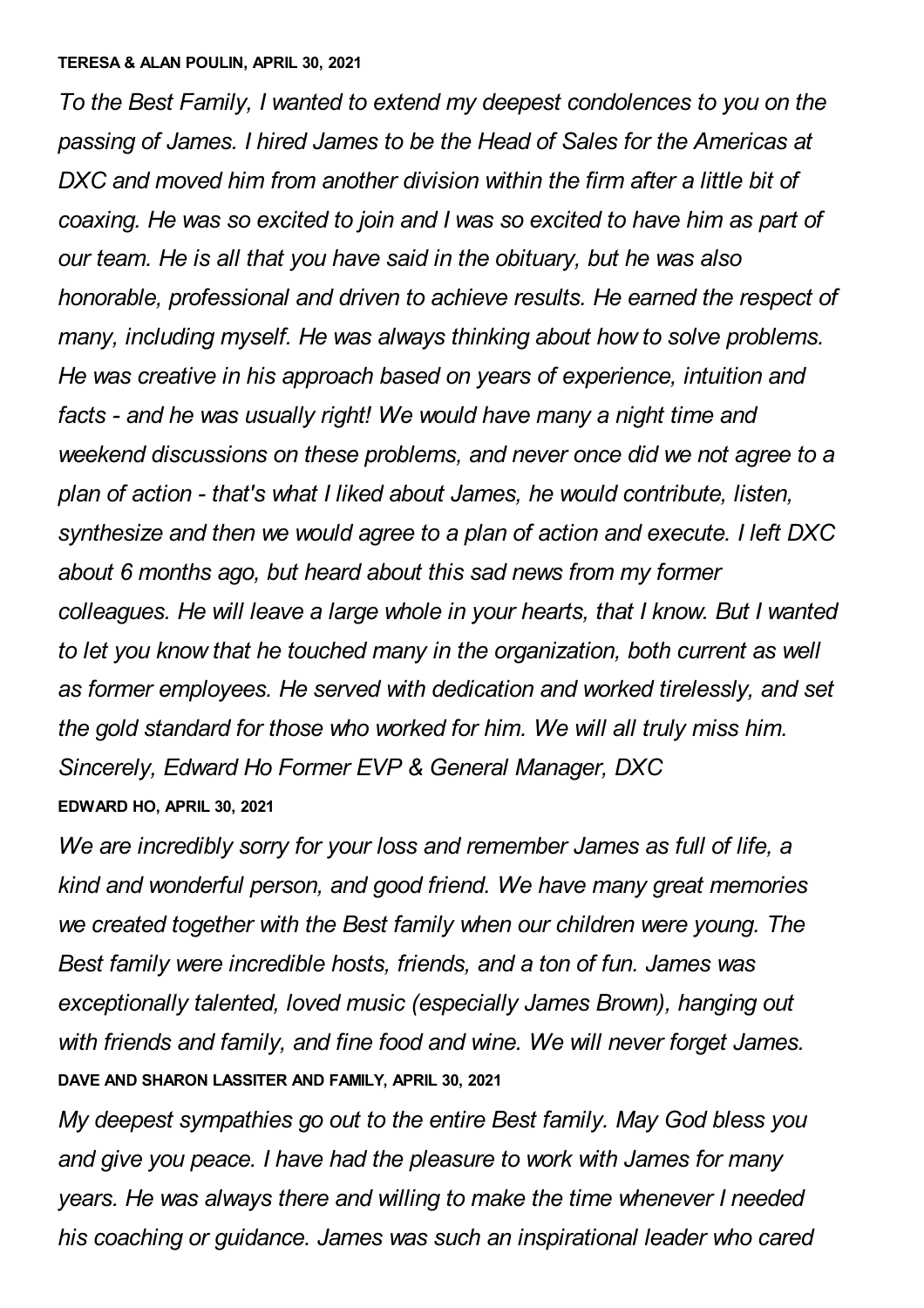*about people, not just professionally, but their also their personal well-being. James your name is so fitting because you are simply the BEST!! We will miss you my friend. R.I.P. brother!*

#### **DAVE RICKETTS, APRIL 30, 2021**

*My deepest condolences. James was the Best — aptly named and more than lived up to it in the time I had the pleasure to work with him ad HP and HPE. Truly one of the strongest leaders in that company. He raised the game of everyone around him. As a man, he represented the best in what one can hope for - values, family, kindness, and ambition. One of the good guys. He will be missed. Blessings and prayers to his family.*

**JEFF SMITH, APRIL 30, 2021**

*God bless James and strength and blessings to the Best family through this difficult time.*

**BERT HONOUR, APRIL 30, 2021**

*I have known James for a short period. Every time I had to deal with him, he was extremely kind, professional, nice and pleasant. I heard nothing but great things about James. He is a big loss to DXC & to everybody who knew him. My deepest condolences to James family. May he rests in peace!* **AMIRA LEWIS, APRIL 29, 2021**

*I am firstly sending love to James' family. I know it is hard to read posts about someone so special whom you miss badly... and even though the words may make you smile, I am so very sorry about your loss. I am still in shock and also deeply, deeply saddened. Those of us who worked with James have many stories from different eras of his career across several different acronyms and logos. But I can honestly say James was one of my absolute favorite people with whom I have worked in long career. I never had a bad meeting with James even though the discussions were sometimes challenging. I also never had a moment where I didn't doubt his sincerity and authenticity. Through many challenging periods, we became trusted colleagues and then friends - and even after leaving HP, I would enjoy our catch-ups as I tried to get him to leave the big company ranks and join me in my entrepreneurial ventures! I think I*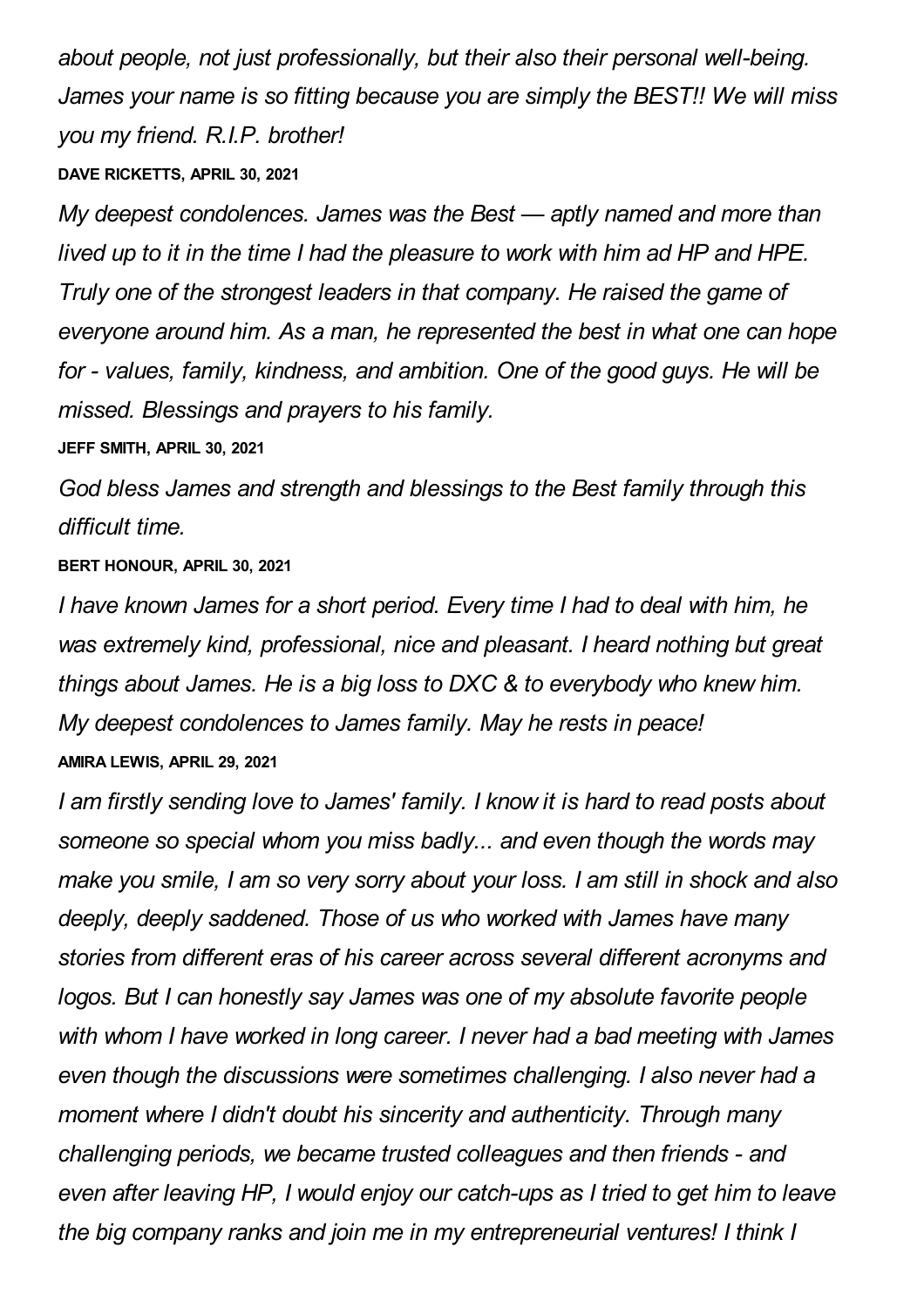*was getting to him last time we chatted! As I capture my thoughts, I am imaging his smile. But more indelibly locked in my memory is his voice. To a Canadian, his accent was pure joy to me. And combined with his big heart and genuine kindness, I would love talking to him for hours about strategy, food, life and just about anything. I won't get that chance again - but I will never forget his voice and I will never forget his kindness. Thank you James for being such a wonderful colleague... and a better friend.*

**PETE KAROLCZAK, APRIL 29, 2021**

*Condolences to the family. A man that's presence will be missed. RIP* **FRANCA VALLINOTI , APRIL 29, 2021**

*James was always ready, willing and able to coach, mentor and guide, and he certainly did that for me whenever I took on a new challenge or was encountering a difficult obstacle. My prayers are with James' family and he will greatly missed.*

**MICHAEL TINDAL, APRIL 29, 2021**

*I had the honor of working closely with James over the past few years. He taught me and so many of our colleagues so much. He was an amazing teacher, coach and mentor. I will miss his stories (he had one for every situation), sense of humor and incredible wit. He was simple the best. My deepest condolences to his family. RIP James.*

**VERONICA GENERA, APRIL 29, 2021**

*I met James for the first time during an EDS sales conference in 2001 at the Four Seasons in Las Colinas. Through sheer coincidence I got allocated into a gold foursome with James. I will never forget how James helped and cared for me as a completely clueless Swiss golf player. Throughout my career James was always here to help, coach and guide. A truly caring sales leader who always focused on making the team stronger rather than putting himself into the spotlight. James was an icon for the EDS culture and he will be missed dearly. My condolences, prayers and thoughts are with the Best family. May they have the energy and strength to go through these difficult times. R.I.P. James.*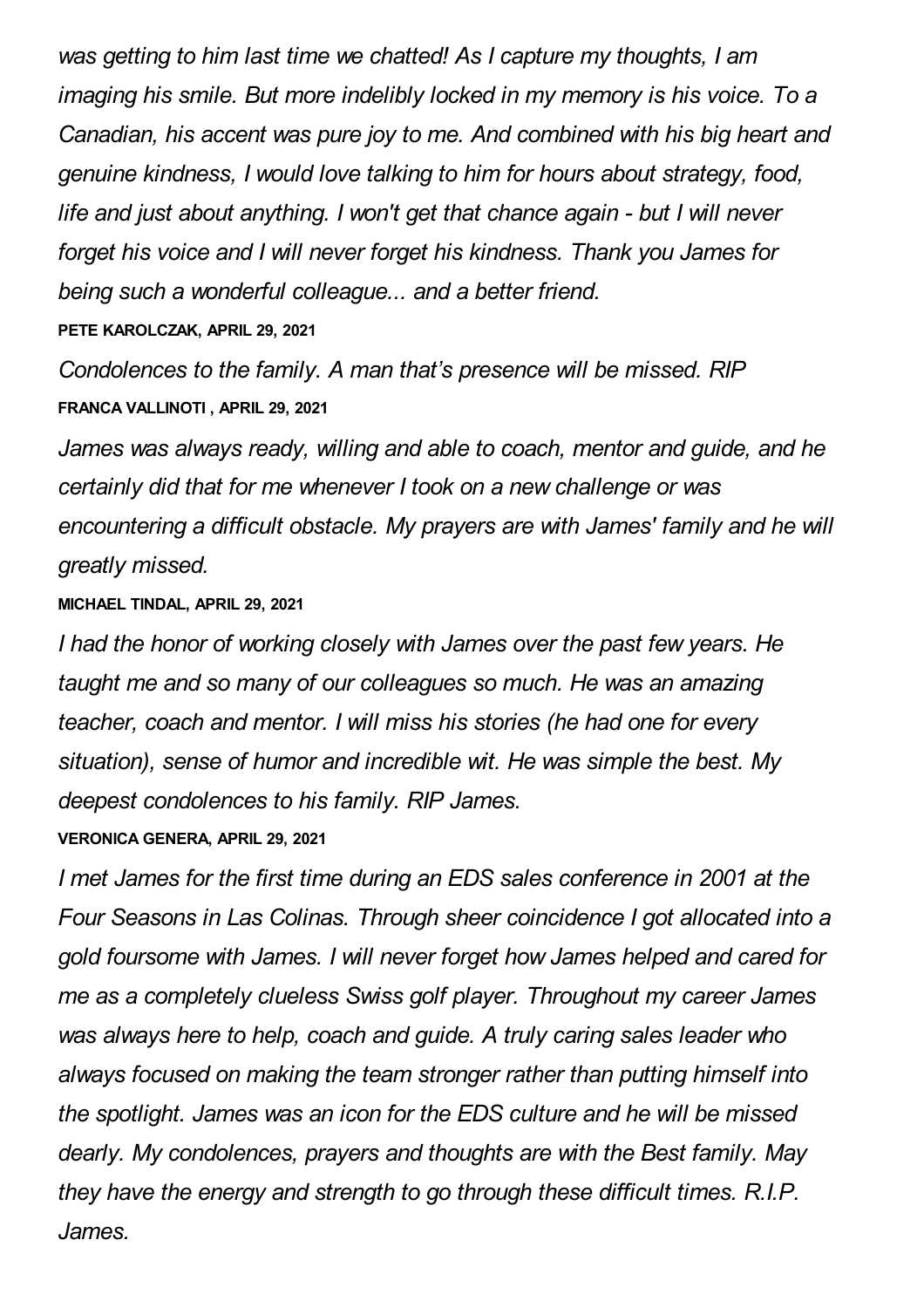*With great sadness I heard the news about James. It is totally shocking to realize that such a great colleague and great person is suddenly taken away from us. When James was running the global Delivery Led Growth (DLG) organization I was part of his virtual team for 1.5 years. I learned a lot from James but foremost he was a great storyteller and motivator. When James moved on to become Mister Sales AMRS and I wasn't in his team anymore, we stayed in touch to exchange information and to talk about the good things in life, although we had a 6 hours time difference, we always made time to chat and align and to share ideas. I will miss James deeply. I wish James' family all the strength needed the next years. Groet, Anita Eerbeek, the Netherlands* **ANITA EERBEEK, APRIL 29, 2021**

*I have known James for just under a decade and the world is a lesser place without him. A colleague and friend, his banter will be missed deeply. Wishing the family my deepest condolences and prayers. Kindest regards, Pete* **PETER JONATHAN DUFFELL, APRIL 29, 2021**

*I want to express my most sincere condolences to James's family. James will be fondly remembered for his passion for the business. Many years later, I still remember the coaching I received from him and the deal shaping sessions we had together. He was always gracious with his time, and sharing the wisdom he had acquired through his illustrious career. Few people leave a long-lasting impression on their colleagues and James was certainly among them.* **ANTHONY CARRE, APRIL 29, 2021**

*He made everyone around him so much better. At work really wanted everyone to contribute their best and he was there to help make that happen. Just a super individual.*

# **MICHAEL MARTINO, APRIL 29, 2021**

*My sincere condolences for the family's loss – he left us all too early. As a colleague these past 12 years, James has been not just a great personality, but also an empathetic leader. When I arrived in the company, James as the EMEA Sales lead, took time off his busy schedule to provide me an overview*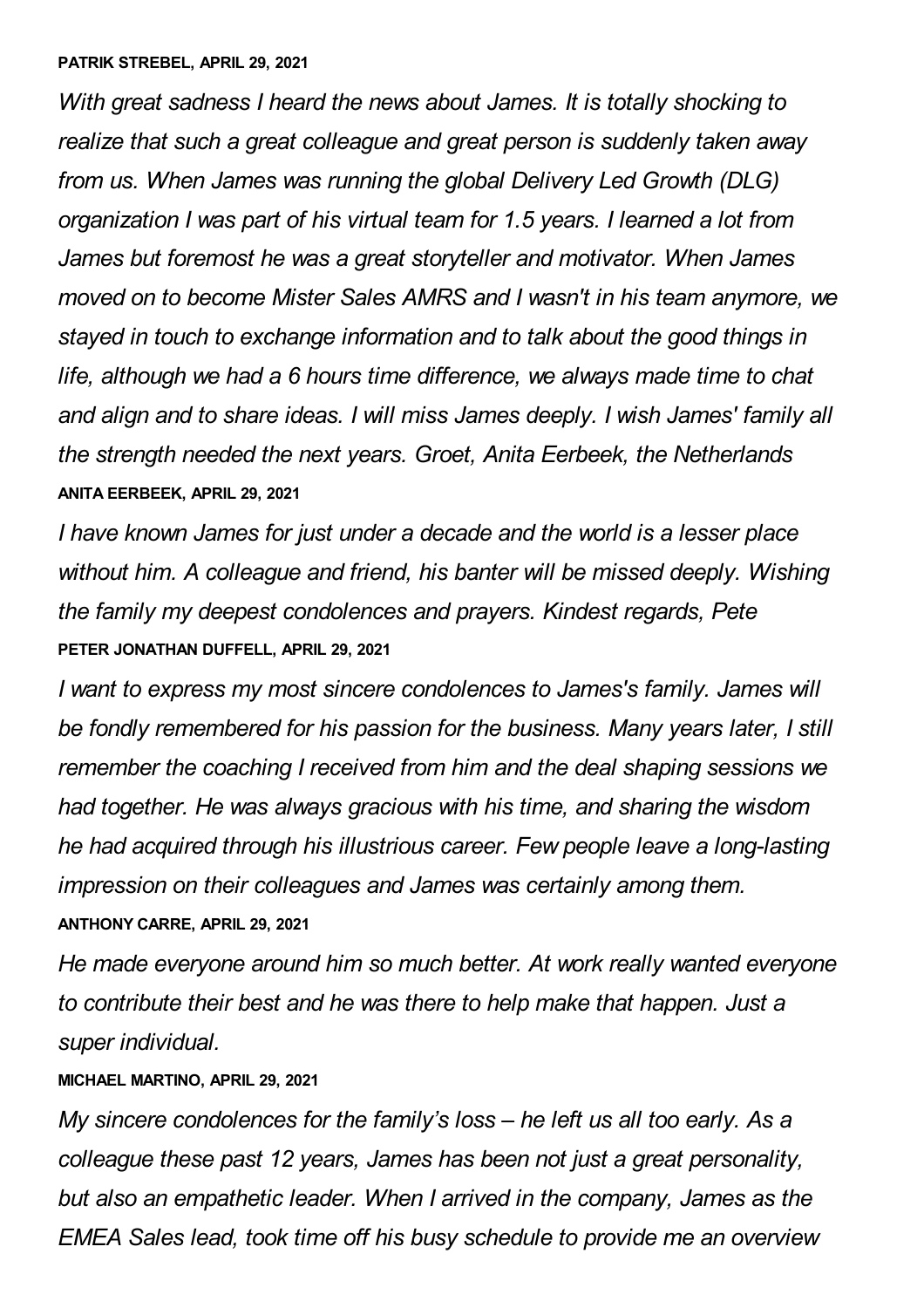*of the clients as well as his vision. Tough when needed and accommodative when required. A balanced personality that will be greatly missed. Sincerely Yours Dr. Chris Nøkkentved Global CTO Enterprise Applications* **DR. CHRIS NØKKENTVED, APRIL 29, 2021**

*Janelle, I'm so sorry. I was just telling the story about Henry and my Emily playing in the sand at the softball fields, and us washing them in the sink. !! I remember how fun it was when all of your family came to the games, and how James stood behind the stands in his dress clothes, coming straight from work. I'm sending so much love to you and the kids.*

**JULIE CRUMP, APRIL 28, 2021**

*It was a pleasure to work with James. I will remember him for his sharp wit and finding ways to address customer challenges. My condolences to his family. Rest In Peace*

**MOE NAGPAL, APRIL 28, 2021**

*Working with James was a lesson in how to lead, how to listen, and how to care for people. He taught me how to support and coach as a leader, and I borrow from those experiences every day. I remember telling him we were getting a new car because our 4th child was due, and we wouldn't be able to get the whole family home from the hospital without more seats. His reply - "what are ya gettin', a school bus?" - left me in stitches. But the conversation that followed about the joy of family said more about what mattered most to James. Our thoughts and prayers are with the Best family, Tom and Andree' Ament*

**TOM AMENT, APRIL 28, 2021**

*You will be missed brother. A great leader and mentor to hundreds of people... a motivator and an inspiration to so many. RIP James.*

**TODD TAYLOR, APRIL 28, 2021**

*Henry would tell me how amazing you were, how you knew guitar and made the best ribs and lasagne. He'd mention how he'd love me to meet you and thought we'd get along. He thought very highly of you. I send my condolences and my heart goes out to the Best Family.*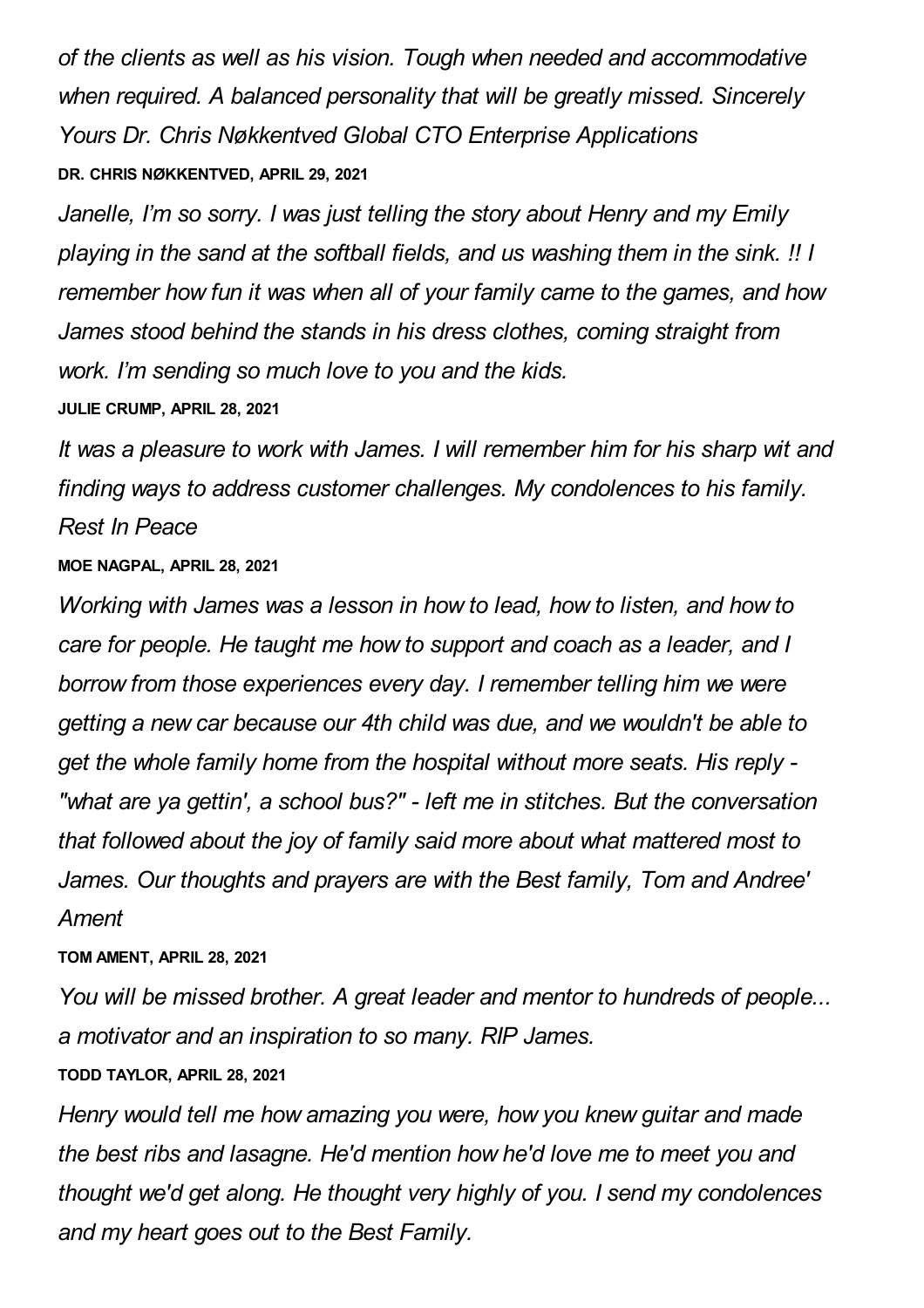#### **TANAYA ROSS, APRIL 28, 2021**

*Marla and I extend to Janell and the family and wish you our deep sympathies condolences and love and remind the family JOHN !4 : 1-4 as the Lord reminded us that HE went before us to prepare a place for us. GOD bless you all and surround you with His care. Ps Joe, Marla and Chris*



**REV JOSEPH MOOIBROEK PHD, APRIL 28, 2021**

*Sincere sympathy to James' family during this time and the months to come. - I was fortunate enough to work around him for many years and appreciate the energy and enthusiasm he always brought to every situation/meeting/event. He will be missed by so many and will always hold a special place in our hearts.* **MICHELLE BURWINKLE, APRIL 28, 2021**

*James was a leader that knew how to be successful as he actually did the job. I have fond memories working on accounts with James in the late '80's/ early '90's. Rest In Peace my friend.*

#### **MARK SMITH, APRIL 28, 2021**

*I had the pleasure of knowing and working with James in all three geographies at EDS, HP, and DXC - Asia, Europe, and Americas. Our paths first crossed in Korea and Japan when I worked my first deal; his coaching was invaluable and his enthusiasm contagious. While both in the UK, our paths crossed on multiple occasions; he always made time for this novice employee, provided practical and insightful input and always wanted people to succeed and do their best. James was the best sales leader I ever worked with; he was gracious, fun, expected people, including himself to do their best, and believed everyone won as a team. His mentorship on things great and small, and collegiality made all the difference in the path of my career. I will be forever thankful. My thoughts are with his family during this time of loss. May James rest in peace and may his memory be a blessing to you all. Holly Young, NYC* **HOLLY YOUNG, APRIL 28, 2021**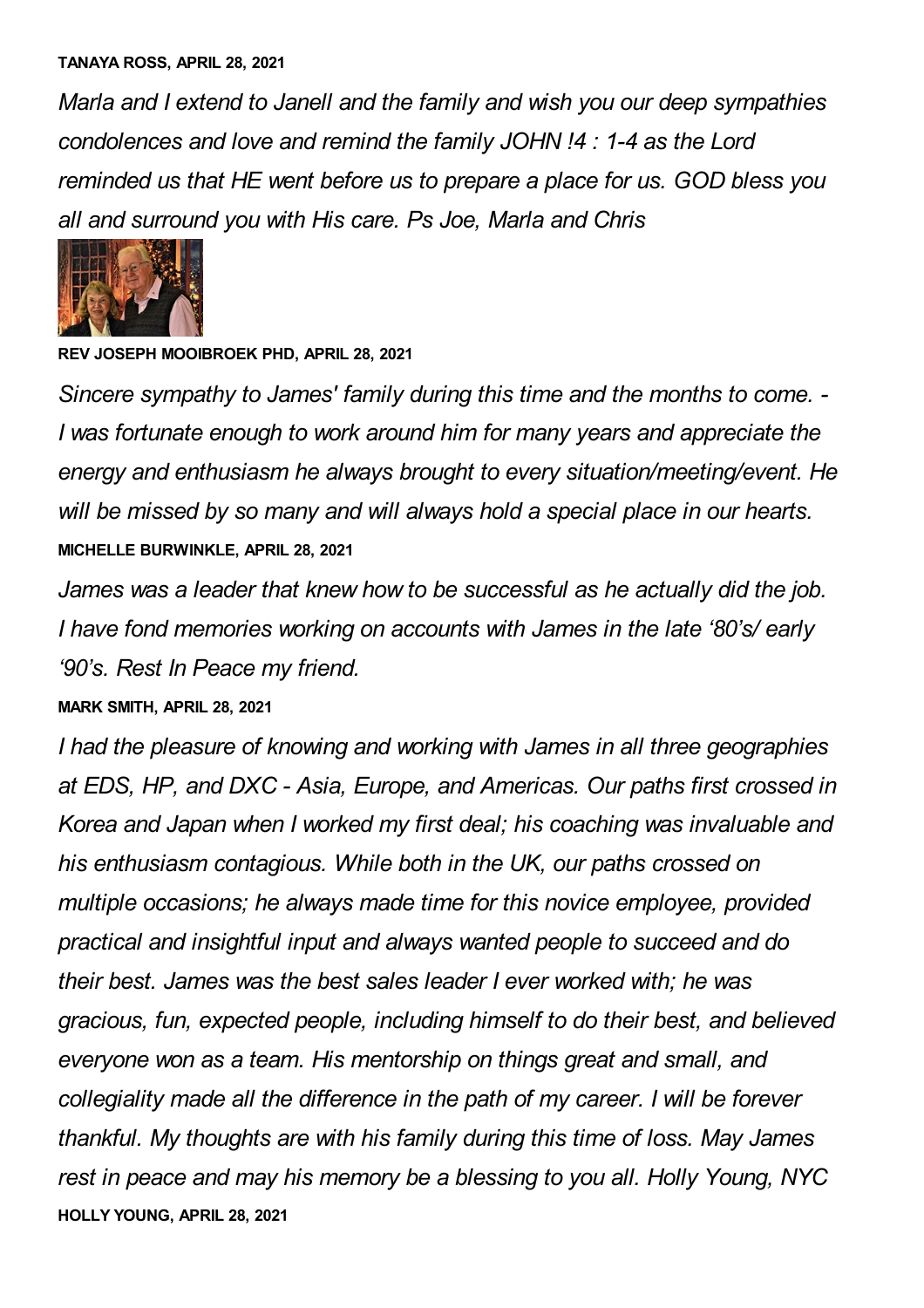*Thoughts and prayers to the family.*

**MELISSA BOARD, APRIL 28, 2021**

*I would like to express my deepest condolences to the family . I stay with great memories of James as a friend and very professional colleague mainly from his European engagement. I have learned a lot from him. James left us far too early .*

# **MARTIN KUBALA, APRIL 28, 2021**

*We are so sorry for your loss. We pray for peace that passes understanding. May God comfort your family in this difficult time.*

**TERI AND RON HAAG, APRIL 28, 2021**

*James was an inspirational leader and touched the lives of people that worked for him, including me, in ways that only he could. Thank you James for your kindness, guidance, mentorship, caring and concern for all of us that worked with you. You will be greatly missed. Heartfelt condolences to the Best family.* **VINAY RAINA, APRIL 28, 2021**

*I learned a lot from you James in the brief period I worked with you. Great leader and wonderful person. We will miss you.*

**HARESH VAISHNAV, APRIL 28, 2021**

*My thoughts and prayers go out to the entire Best Family. I had the pleasure of working with James in varying roles in my time with EDS/HP/HPE and DXC. He was well known in the organization and was often sought out for his expertise. I am thankful I had the chance to work with him through the years.* **ANNALEE PAUL, APRIL 28, 2021**

*My sincere condolences to the family* **CHARLES SALAMEH, APRIL 28, 2021**

*So sad to hear that James has passed. I fondly remember the integrity, intelligence, diligence and insight he brought to every interaction we had. More importantly he truly cared about people and was always open to their thoughts and ideas. He listened and always gave it back to you straight. My sympathies and prayers to his family and friends whom I know James will continue to watch over.*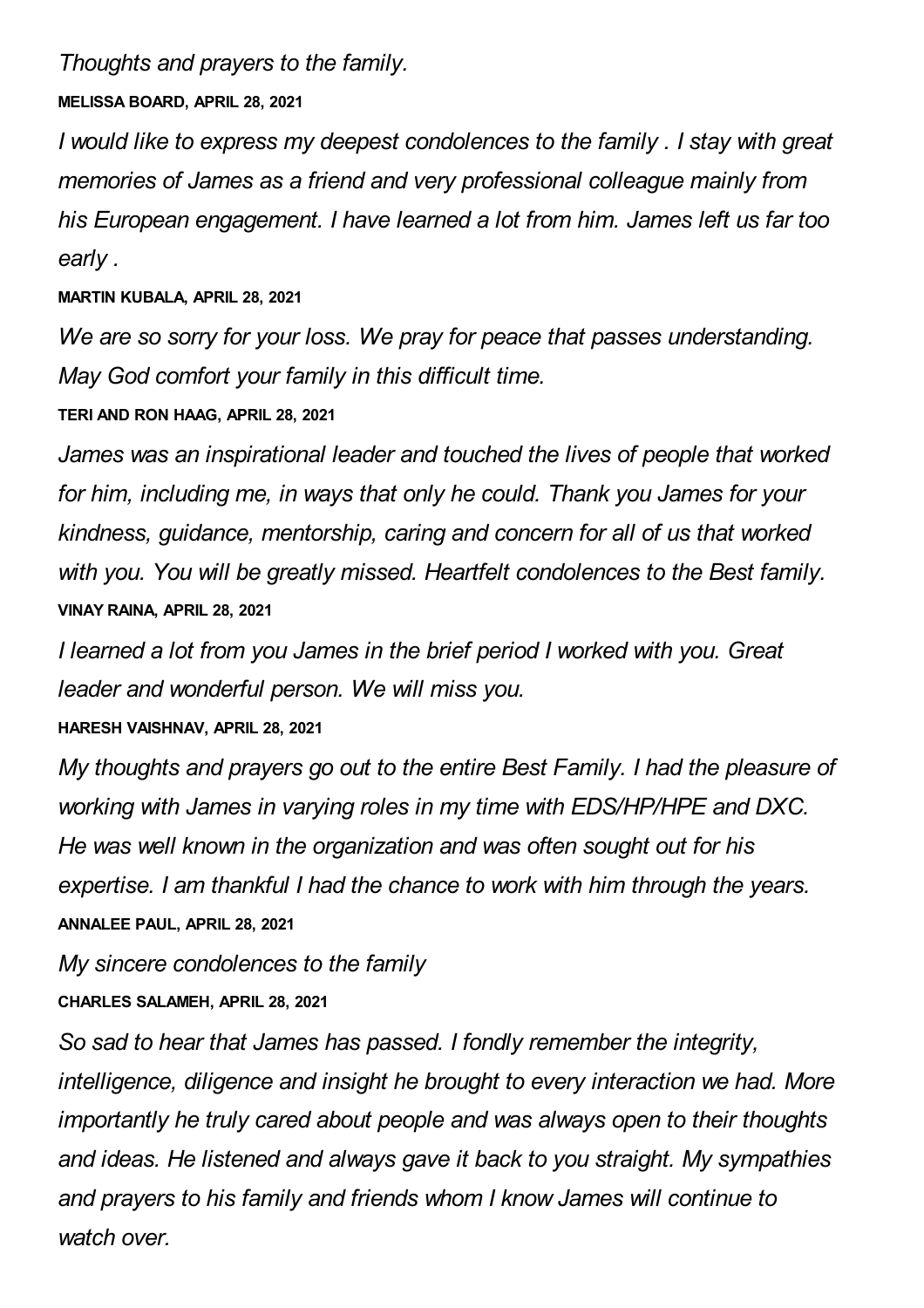*I am sad to hear about James passing. I am grateful for the nearly 10 years I had the opportunity to collaborate with James when he led West Region and High Tech sales for EDS and Americas Sales for HP/HPE/DXC. His coaching and support helped me grow professionally and personally and I will forever be thankful for that. I always appreciated his passion and enthusiasm for sales, people, and customers, his curiosity and data driven focus, and his willing to experiment with new ideas and I have lots of fun memories from our time working together. He was so full of love and enthusiasm about everything he was involved in I know he will be sorely missed. I have you all in my thoughts and prayers during this difficult time. Thank you for sharing him with all of his EDS/HP/HPE/DXC colleagues for all of these years.*

#### **ROBIN MEDLIN-BRAAT, APRIL 28, 2021**

*My condolences to James family, friends and colleagues. He was as I used to introduce him in the many events in Latinamerica : the Best. He taught and guided us since we started working as GSL's, him in Europe at the time, always looking for ways to generate value for our clients, making us better professionals every day.*

**LEONARDO MENDOY, APRIL 28, 2021**

*I worked with James back in the early 90's at Tech Priducts (TPD). He was a class-act kind of guy. Prayers for his family.*

**MARK YODER, APRIL 28, 2021**

*No words can convey the sorrow everyone has with James passing. I will remember the EDS Sales Conference when James reenacted Mission Impossible movie and was hung by bungee cords from the ceiling. Such a personality, everyone who met him always remembered him.* **STEVE KOPP, APRIL 28, 2021**

*RIP cousin praying for your entire family.*

**WAYLAND BUTCH COX, APRIL 28, 2021**

*Our thoughts and prayers are with James' family during this difficult time. Please know that James was a guiding light for many in the workforce and we*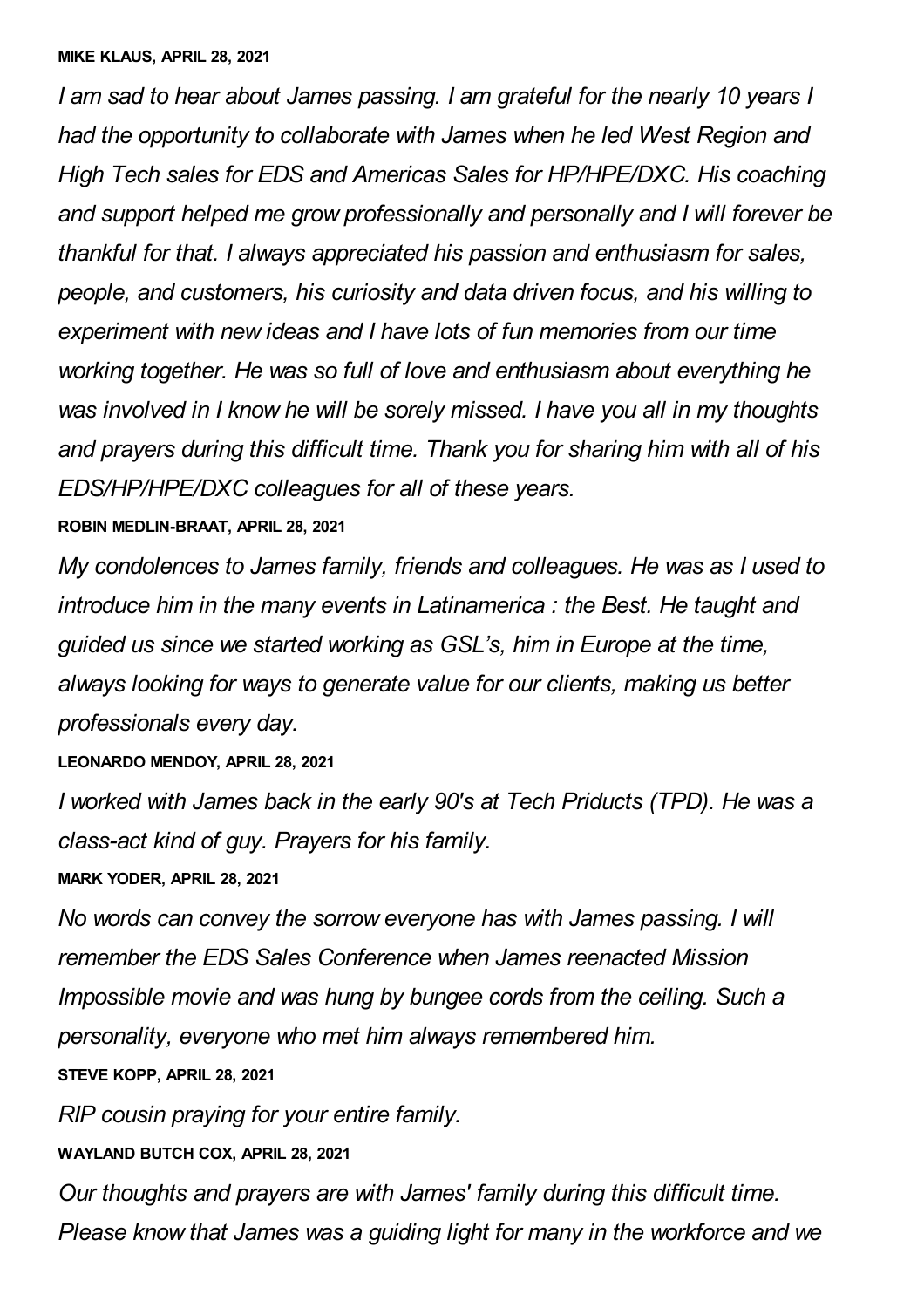*appreciate the opportunity to have worked with him and to have known him. May God bless and keep you.*

# **TERRY ROBINSON, APRIL 28, 2021**

*My sincere condolences to James' family, it's heartbreaking that James is gone. Gone much too soon. I worked with James for many years - first at EDS, then HP, then DXC. He was brilliant and I learned so much from him. His family is in my prayers and I wish them strength and peace through this difficult time.*

## **ELIZABETH RHODES, APRIL 28, 2021**

*James, you will be terribly missed. James was always a part of the company and my professional world through EDS, HP, HPE, and DXC and was always extremely supportive of the efforts of the groups that I have worked in through those years. His leadership and dedication will be sorely missed and I offer my sincere condolences to the family in their time of grief.*

## **MARK PLESE, APRIL 28, 2021**

*Words may not suffice to express the heartfelt sorrow that I feel for the passing of James. You were not only a leader , you helped me shape my career and guided me through all the "best" . Just like your last name already said, you were the best. I will truly miss you and I will follow your footsteps. You will be truly missed.*

# **EVREN BUYRUK, APRIL 28, 2021**

*James, I will never forget your true beauty and spirit. You were a good man, friend and mentor. Thank you for everytyhing you did for us in Latam region. Rest in peace and god bless your loved ones!*

**RICARDO FERREIRA , APRIL 28, 2021**

*Janell, So sorry to hear of James passing, after reading his obituary, it's obvious what a good man he was, and what a wonderful family he has to continue his legacy. My heart is heavy for you my friend. I love you very much now and always. One Love Joe* **JOE FUDGE, APRIL 28, 2021**

*I worked with James in the US and the UK for many years. My favorite memory*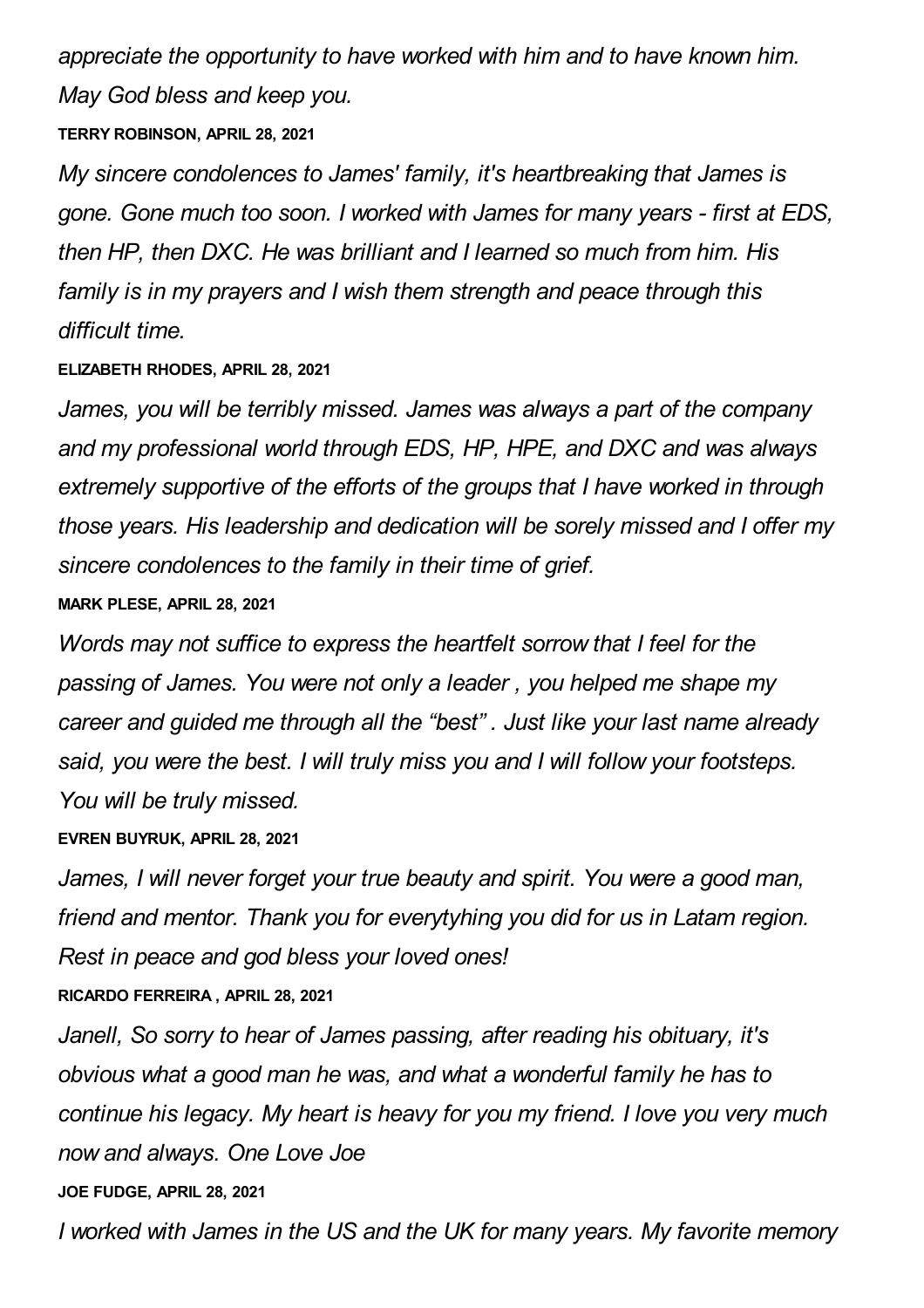*of James is his constant use of his touchscreen laptop drawing and editing presentations and proposals from the napkin of the Pub where he thought of the original idea. He was a wheeler dealer and never forgot his roots. RIP JB!!* **ROLF HOLMAN , APRIL 28, 2021**

*JB was as good as his name, he was the best. In all my years from EDS to DXC he was an open door guy always ready with help and guidance and a quip of humor along the way. As a fledgling in the UK SSC and throughout many training courses with James, he was never far away to give his support, I learned a lot from him over those years. My heart is sore at his passing too young with so much still to do. My thoughts and prayers are with his family at what is the hardest time of their lives. James may be gone from this earth but he will live on in the thousands of lives he touched supported and guided to help them be the best they could be. He truly was the Best of men.* **MAGGI HOPKINS, APRIL 28, 2021**

*Very sad James passed away. RIP. You were a role model for all the sales community within HP and we learned a lot with you and your passion about selling. On the personal note I was impressed by James energy and passion in life and wines where he demonstrated real "oenologue" skills for French and non French wines. Laurent Head of Sales Cloud Capgemini* **GAUTIER, APRIL 28, 2021**

*Thank you James, for your leadership / inspiriting / and people care throughout the many years at EDS/HP/HPE/DXC. RIP. Didier Beaudu - Paris - France* **BEAUDU, APRIL 28, 2021**

*To the Best family; Our hearts are broken for you all. May God grant you peace and get you through these difficult days. James will always be with you. All our love, Peter, Missy and the Blake kids* **MELISSA BLAKE, APRIL 28, 2021**

*James was my first boss at EDS. I will never forget the influence he had on my life. He was always my leader, and he always had my back. My prayers are with his family.*

**MARK GUTH, APRIL 28, 2021**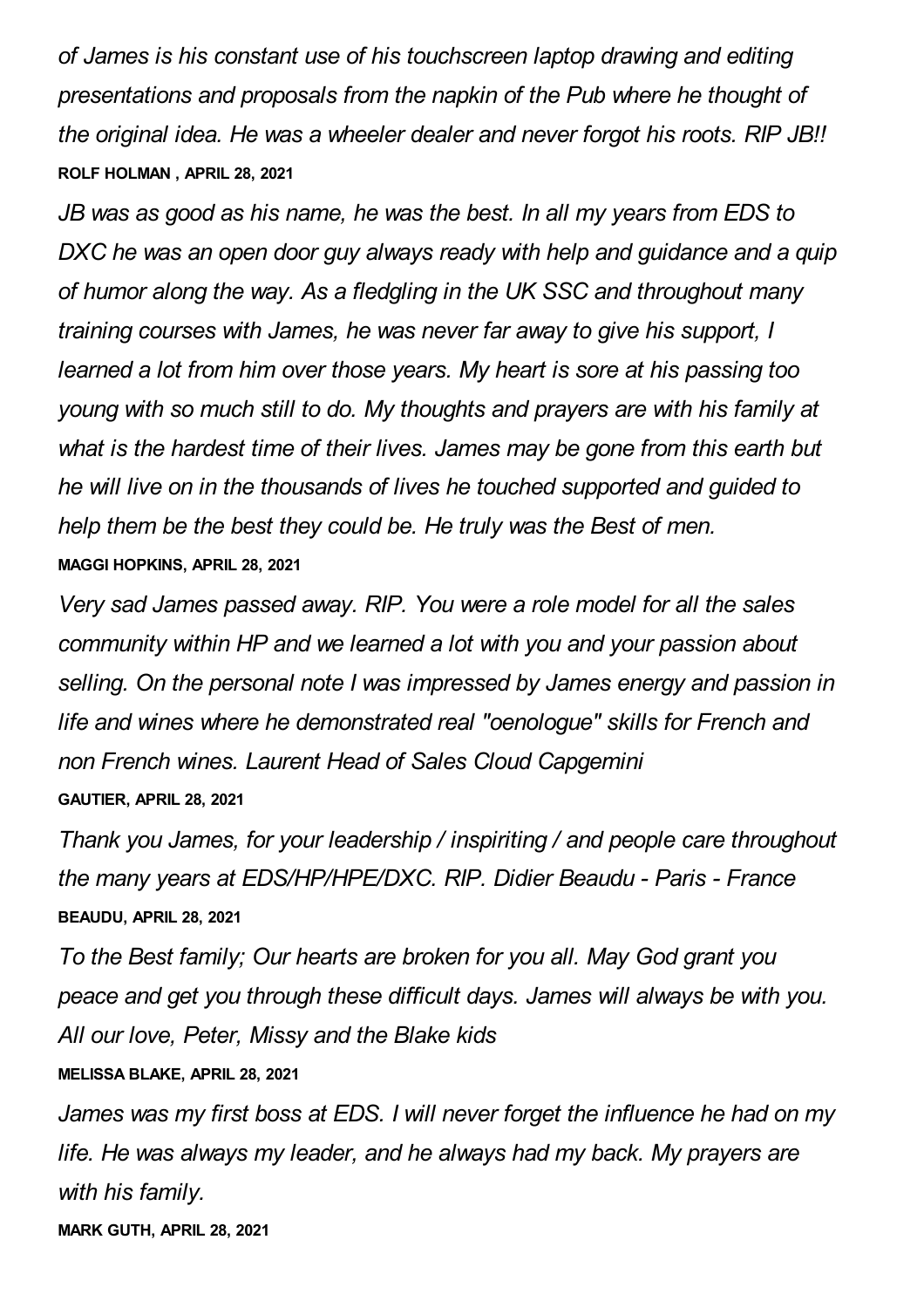*Rest in Peace James - a fine fellow, colleague and friend. Working with James in the UK was a great experience and he was such a character - and snappy dresser! God bless and condolences to his loving family.*

# **ROB CHAPMAN, APRIL 27, 2021**

*Our thoughts and prayers are with you and your family during this time of reflection. May the days ahead be guided by love and sweet memories. All our love, Skelly and Shannon*

# **RICKI AND SHANNON SKELTON, APRIL 27, 2021**

*I had the fortunate opportunity to work with James for several years while I was in solutioning for EMEA and supporting global activities. James was a exceptional sales leader with great instincts, tireless in his focus on solving for what the customer wanted and getting the best from the entire team. His personality and character lived up to the name, the BEST. I wish I had words that would help his family through this incredibly difficult time. I only hope that knowing that he brought energy, focus and caring everyday to his profession and treated his colleagues like family makes you prouder of the person you call Dad, Husband, Uncle or friend. Our deepest condolences. Chris & Robin Moyer*

# **CHRIS MOYER, APRIL 27, 2021**

*Janell I am terribly sorry for your loss. I will be praying for you and your family's healing and comfort. God Bless you all, Leah*

**LEAH ROBERTSON, APRIL 27, 2021**

*We are sincerely sad for you Janelle and all of your family. Prayers for all of you.*

# **KELE & PAUL BLALOCK , APRIL 27, 2021**

*"Bodie" was my step brother, that is what we called him growing up. I am a year older than him, but we grew up together at the age of 3 & 4 he was my little brother and we took care of each other. We had the best life growing up with his mother, my dad and his whole family. He has an aunt Mary, and 2 cousins Butch and Terry also, that loved him. We went our separate ways when he moved to Texas, and began his life with his family there, but his*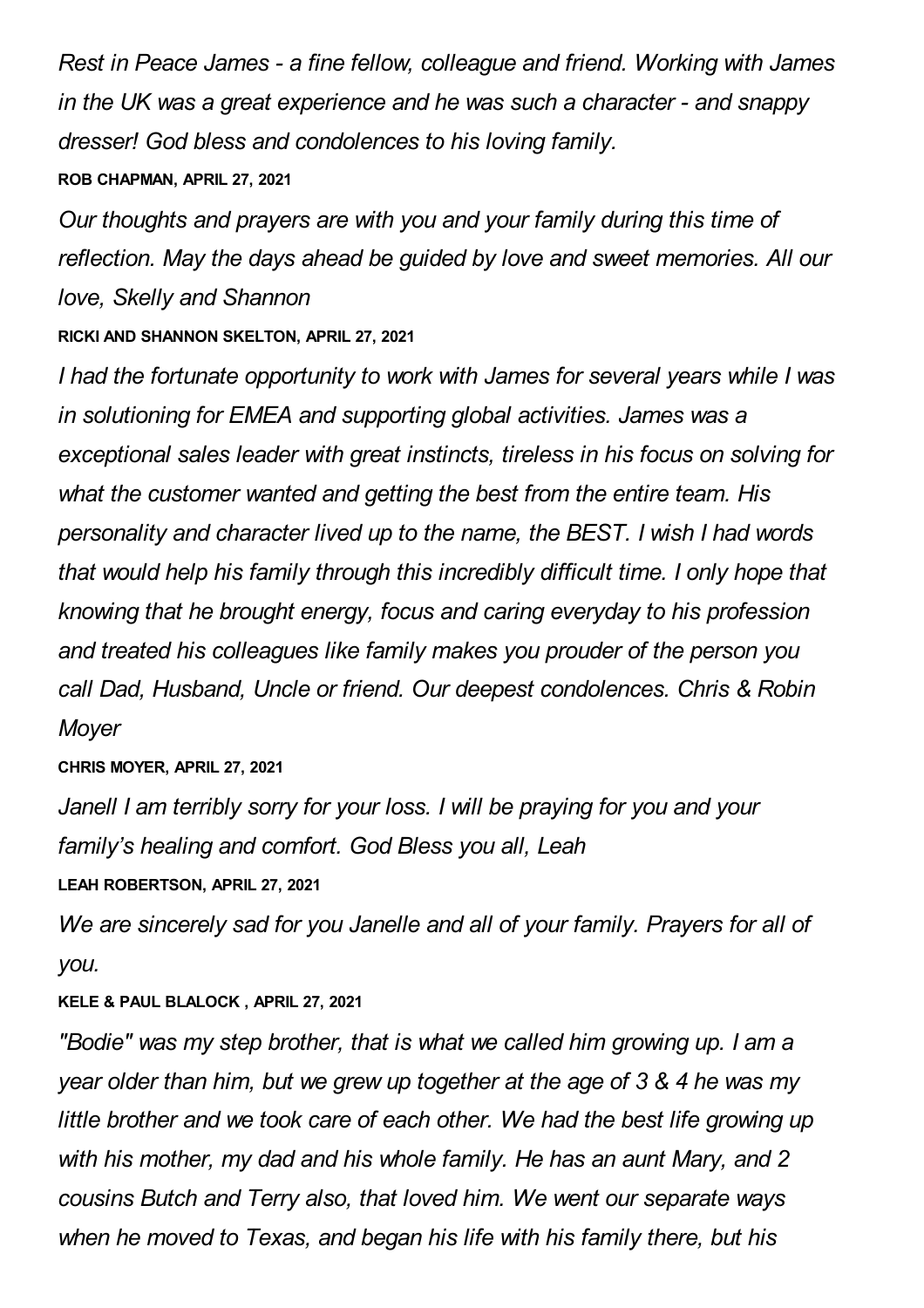*family here in Arkansas loved him very much, Even though he was not my blood brother, I loved him like he was, we grew up together. I just wish we had stayed in touch more after he moved away. I know Janell and his children, family and friends there will miss him. Good bye my brother I love you! Say hello to daddy and Wayland for me!*

**SANDRA POWELL (STEP SISTER), APRIL 27, 2021**

*Sending you all of our love.*

**THE BURKE FAMILY, APRIL 27, 2021**

*It was an honor and pleasure working with James at HP/HPE, he will be missed by all who had the pleasure of knowing him. Thoughts and Prayers to the family.*

# **ANTHONY & STEPHANIE GAYTER, APRIL 27, 2021**

*James, you were a wonderful colleague for over 20 years. Your sense of humor and love of life kept us going through some tough contracts, but taught us all how to be a true professional in this crazy world of IT Outsourcing that we all loved...you will be missed by so many...RIP.*

# **HEATHER DARCY, APRIL 27, 2021**

*Janell. Donna and I both are so very sorry for Your Loss. Our Thoughts and Prayers are with you and Your Family during this Time of Great Loss. We Love You!*

#### **RICHARD & DONNA CLARK, APRIL 27, 2021**

*James came up to Victoria, BC several times over the years in support of our strategic partnership activities with the Province and various deals we were working on. We joined him for dinner one night at his hotel, to talk sales strategy. As others had mentioned he was a great sales coach. He understood public sector, and bless him, he even seemed to understand Canadian public sector. He was such a gentleman, and one of those senior execs prepared to roll-up his sleeves and dig in. A quick study, he asked the right questions, and very quickly moved to sound strategy. His great gift though, was connecting with people. After chatting for a couple of hours, he turned to me and made a comment about my "radio voice", and that he thought he could make use of me*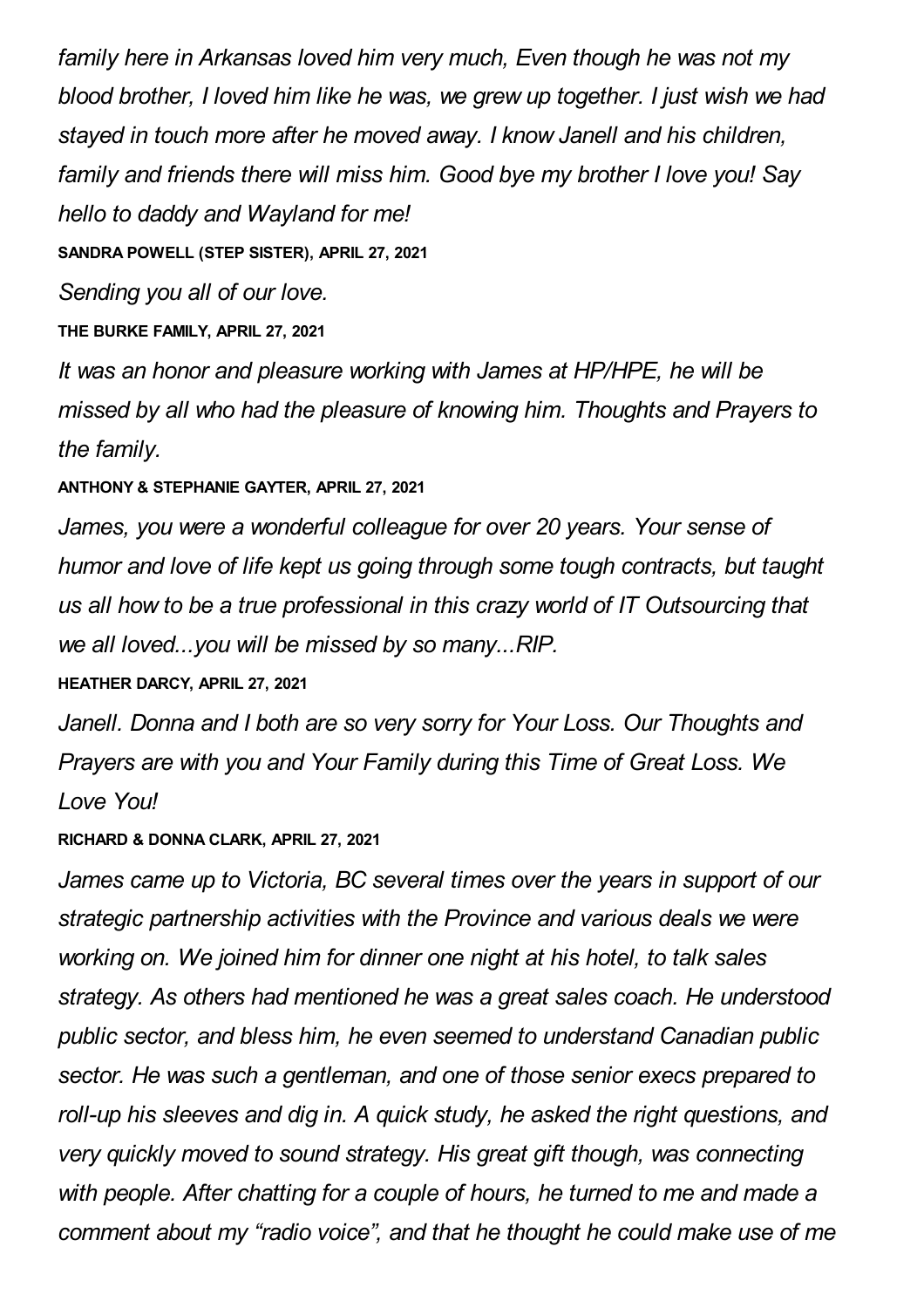*as his spokesperson, or perhaps for voice-overs on his recorded presentations. There were other touch points over the years and he never forgot the people. On deal governance calls, he'd hear me, and say, "Ah, the voice! How are you Mike?" He really was one of the very best, in name and deeds. So sorry to the Best family for your loss.*

**MICHAEL SPOONER, APRIL 27, 2021**

*Gone too soon.You were very special to all that knew you.I love you, your MOTHER.*

**RUBYE, APRIL 27, 2021**

*Janell & family, Our hearts hurt with you for your loss of James! He was an amazing man! May God carry you all through this difficult time! Love, prayers & peace, The Weiss Family*

**JEFF & DIANE WEISS, APRIL 27, 2021**

*James touched so many lives. He will forever be remembered.*

**CATHY REYNOLDS, APRIL 27, 2021**

*I worked for James at HP/HPES. He was an amazing leader. James was a great coach, mentor, a wise counselor. He personally supported a very large deal my team and I won when many others said it could not be done. I feel blessed to have known him as a leader. He truly led from by example. He valued people first and showed it in the best ways an executive can by his words but also his actions! My prayers and heartfelt thoughts go to the Best family. Clearly, he loved you all deeply and will be missed but always remembered and cherished in your hearts. Sending my best from Bay Village, OH.*

**LANA ROOK, APRIL 27, 2021**

*James was simply one of the best people I worked with. I met him when he was working in Japan. The team there was lucky to have him. From there, he exceeded all expectations and he was a trusted and valued leader who would always do the right thing. Condolences to his family - what a huge loss. I am grateful to have known James and will be among the many that miss him.* **DAVE AND KATHERINE KOST , APRIL 27, 2021**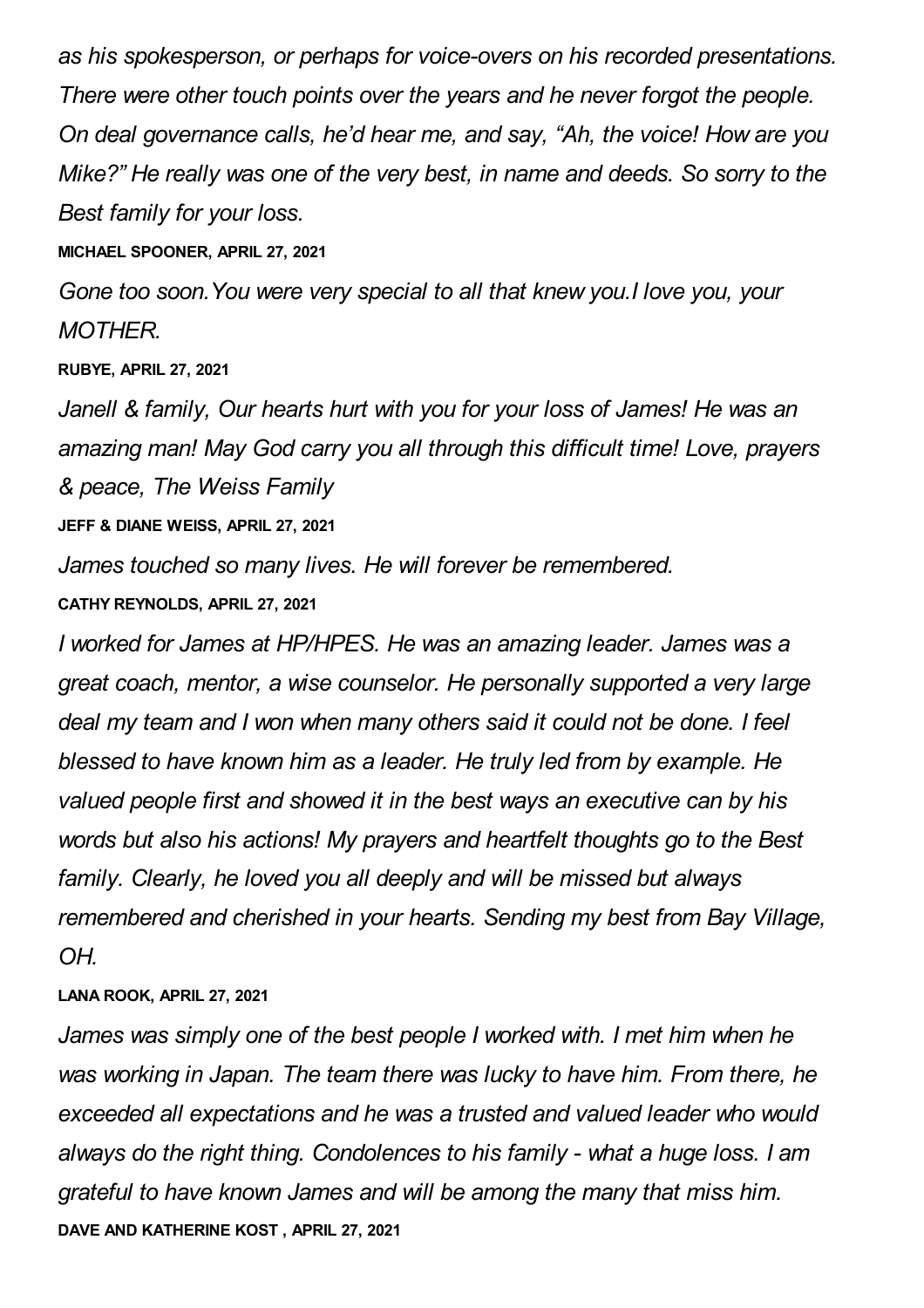*James, You will certainly be missed my friend. Thank you for your partnership, your coaching style of leadership, and your friendship over the many years from EDS to DXC. To James' family, your husband and father was a tremendous leader in our family of companies over the decades. He was a player-coach who rolled up his sleeves, challenged others to be their best, and did so with respect and care for others. He was the best.* **RICK SULLIVAN, APRIL 27, 2021**

*Janell, I am so sorry for your loss. I remember when you and James first met back in the EDS TPD days! I had the privilege to work with and for James over a long period of time. When I first met him, he was working a sales pursuit, and he had several white boards in his office covered with relationship maps, sales strategy diagrams, how to deal with objections, etc. I remember thinking, Wow - this guy knows how to sell! He was a truly talented sales person and sales leader. Our prayers are with you and your family.*

#### **STEVE MOSELEY, APRIL 27, 2021**

*I am beyond blessed to have been a part of your family since I was a young child! You will forever be the Firework King of Lake Cherokee in my mind and heart! Although your gone, you'll never be forgotten! Love you always Uncle James!*

#### **JACKLYN BOYCE , APRIL 27, 2021**

*I had the great opportunity to know and work with James in EDS days when I was in Hong Kong and he was in Tokyo and Malaysia. He was a super guy. My sincere condolences to James' family.*

#### **MICKEY AUSTIN, APRIL 27, 2021**

*What a beautiful tribute to him. I am a former EDSer and wish I would have known him as he sounds amazing!! My sincere condolences to his family, friends and coworkers.*

# **LISA LANGAN FORMER EDSER, APRIL 27, 2021**

*May the care and love of those around you provide comfort and peace to get you and your family through the days ahead. Our most sincere condolences and deepest sympathies.*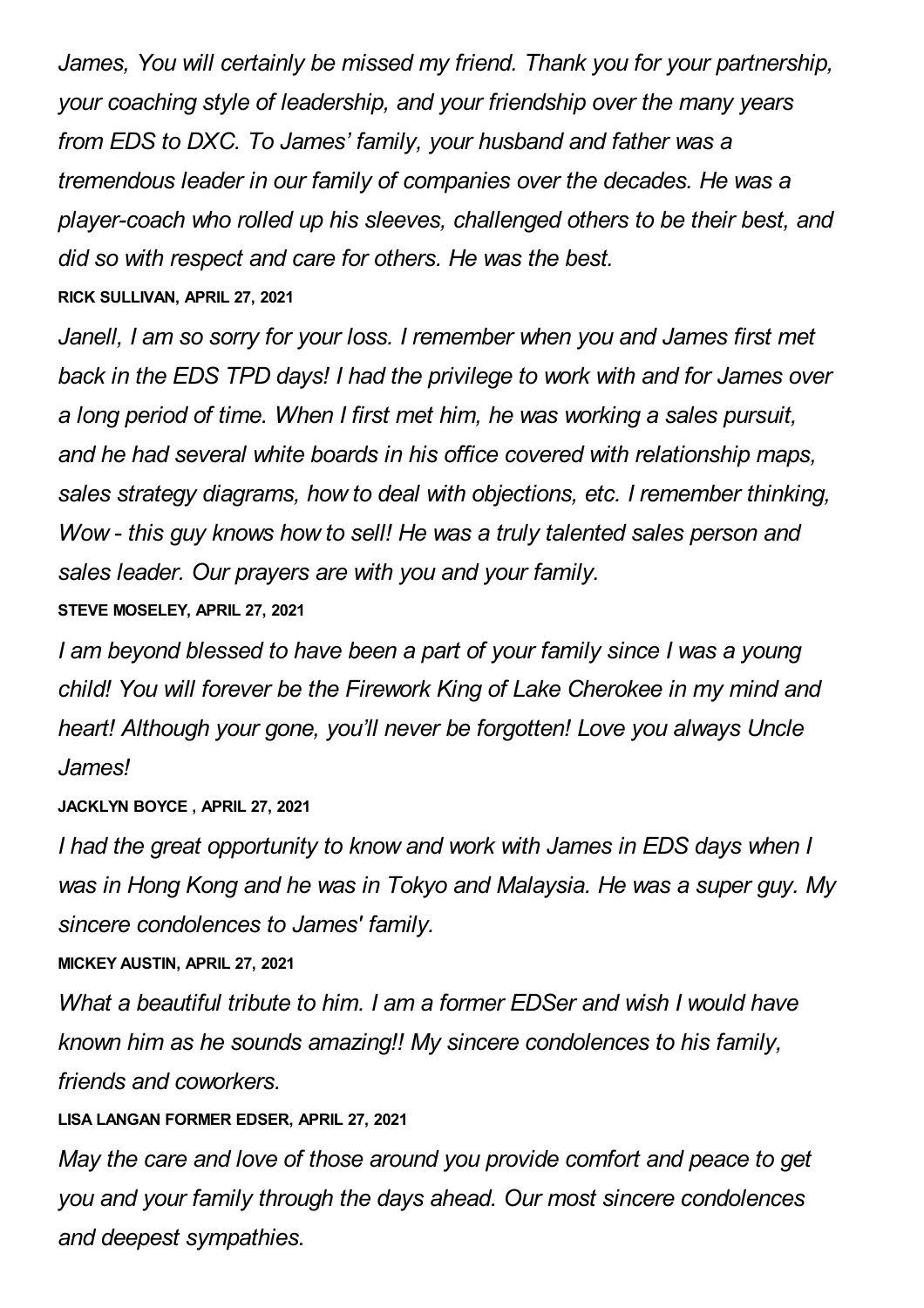*Those we love don't go away, they walk beside us every day. Unseen, unheard. But always near, so loved, so missed, so very dear. We will miss you very much my old friend.*

**JOE PACHECO, APRIL 27, 2021**

*Thank you James....for your leadership and people care throughout the many years at EDS/HP/HPE/DXC. You will be so very missed. To the Best Family....thank you for sharing your father and husband with us....you can be proud of the work that he did. My heart breaks for your loss. Thinking and praying for all of you. Colleen*

**COLLEEN PARKER, APRIL 27, 2021**

*Our hearts are truly broken over the passing of James. He was always the kindest and most generous man. His love for his family was immeasurable. We fondly look back on all the fun times we had together, whether it was our trip to Napa or going to your lake house or simply sitting in the backyard of your beautiful home and drinking a glass of wine. Those memories are so special! James, I love that you had nicknames for people... I loved how if you knew "shorty was in the house", you would immediately play an REO song for me. It's the simple things in life that bring so much joy and you knew how to bring joy to all around you! Although we moved away a few years ago, we still think about you often. This Saturday we'll open a bottle of Aonair and say both a toast to you and a prayer to Janell, Natalie, Emily and Henry. James, you were one of a kind and we are so thankful we were able to call you friend. Much love to everyone. Dawn & Mark*

**DAWN & MARK GROSKOPF, APRIL 27, 2021**

*So very sad to hear James was taken so soon . James was my boss in Europe and I remember him being introduced as the best sales coach in the company, all true ! He spoke often of his lovely family when in london ( Janelle and her triplet sisters, his teenage daughters and young Henry ) I remember he talked about how he loved a trip he took with them through france and his discovery of French wine especially fond of Gevry-chambertain. He was a great guy, so*